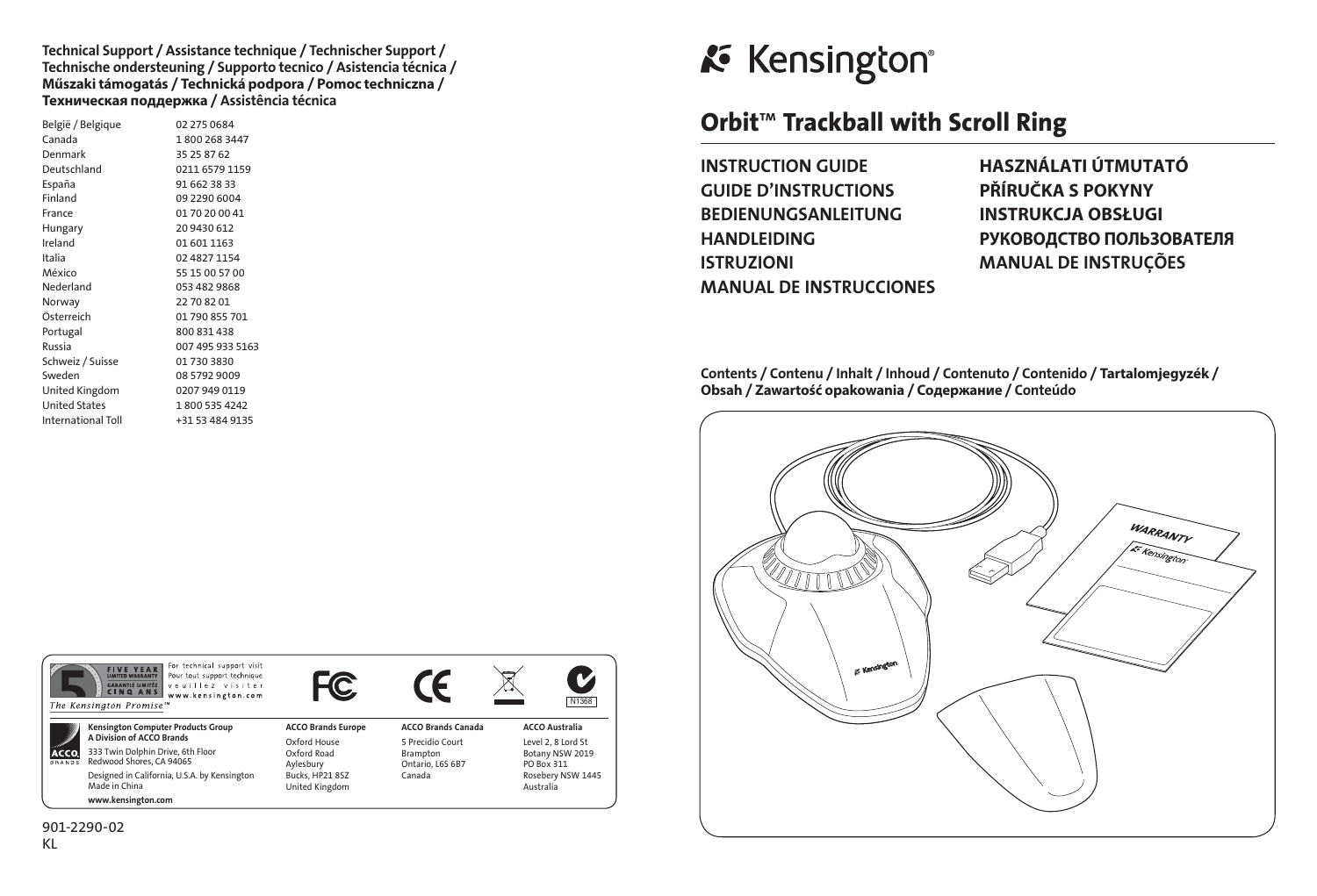



### English

### To switch left/right buttons:

### Windows:

- a. Control Panel > Mouse icon > Buttons tab
- b. Check or uncheck Switch primary and secondary buttons box

### Mac:

- a. System Preferences > Keyboard and Mouse icon > Mouse
- b. Select Primary mouse button (left or right)

### To adjust pointer speed:

### Windows:

- a. Control Panel > Mouse icon > Pointer Options tab
- b. Adjust Motion/pointer speed (slow to fast)

### Mac:

- a. System Preferences > Keyboard and Mouse icon > Mouse
- b. Adjust Tracking speed (slow to fast)

### To adjust scroll ring sensitivity:

### Windows:

- a. Control Panel > Mouse icon > Wheel tab
- b. Adjust Scrolling value (more lines means faster scrolling)

### Mac:

- a. System Preferences > Keyboard and Mouse icon > Mouse
- b. Adjust Scrolling speed (slow to fast)

### **Compatibility**

- Windows® XP, Windows Vista® and Windows® 7 operating systems
- Mac  $OS<sup>®</sup>$  X versions 10.4 or later

### Registering Your Kensington Product

Register your Kensington product online at www.kensington.com.

### Common Troubleshooting Steps

- 1. Un-plug and re-plug the Trackball.
- 2. Test the device on another port or computer.
- 3. Remove and clean ball with dry cloth by pushing from underneath.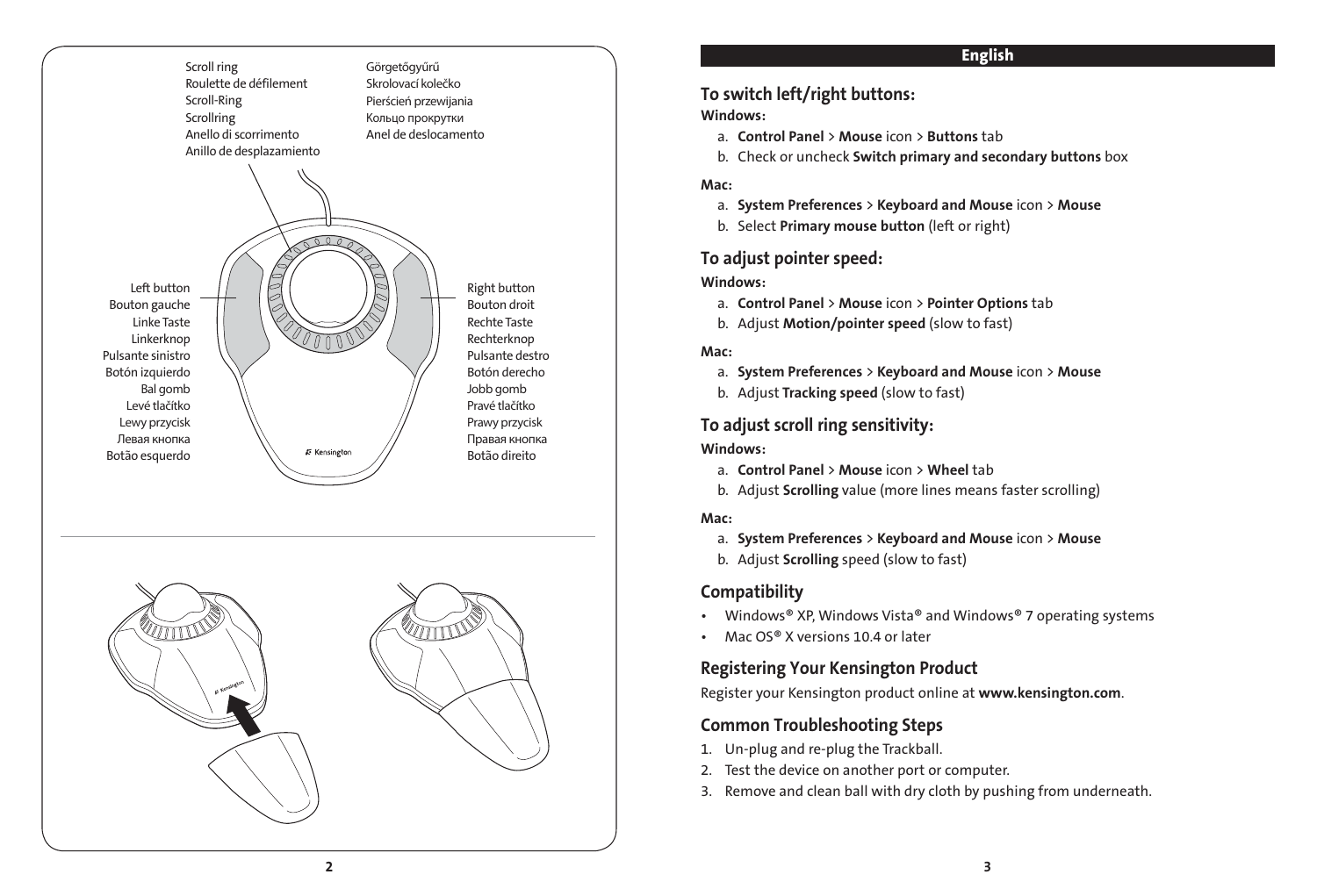### A Health Warning

Use of a keyboard, mouse, or trackball may be linked to serious injuries or disorders. Recent medical research of occupational Injuries has linked normal, seemingly harmless activities as a potential cause of Repetitive Stress Injuries ("RSI"). Many factors may be linked to the occurrence of RSl, including a person's own medical and physical condition, overall health, and how a person positions and uses his or her body during work and other activities (including use of a keyboard or mouse). Some studies suggest that the amount of time a person uses a keyboard, mouse, or trackball may also be a factor. Consult a qualified health professional for any questions or concerns you may have about these risk factors.

When using a keyboard, mouse, or trackball, you may experience occasional discomfort in your hands, arms, shoulders, neck, or other parts of your body. However, if you experience symptoms such as persistent or recurring discomfort, pain, throbbing, aching, tingling, numbness, burning sensation, or stiffness, even if such symptoms occur while you are not working at your computer. DO NOT IGNORE THESE WARNING SIGNS. PROMPTLY SEE A QUALIFIED HEALTH PROFESSIONAL. These symptoms can be signs of sometimes permanently disabling RSI disorders of the nerves, muscles, tendons, or other parts of the body, such as carpal tunnel syndrome, tendonitis, tenosynovitis, and other conditions.

### Technical Support

Technical support is available to all registered users of Kensington products. Technical Support contact information can be found on the back page of this manual.

### Web Support

You may find the answer to your problem in the Frequently Asked Questions (FAQ) section of the Support area on the Kensington Website: www.support.kensington.com.

### Telephone Support

There is no charge for technical support except long-distance charges where applicable. Please visit www.kensington.com for telephone support hours. In Europe, technical support is available by telephone Monday to Friday 09:00 to 21:00 (Central European time).

Please note the following when calling support:

- Call from a phone where you have access to your device.
- Be prepared to provide the following information:
	- Name, address, and telephone number
	- Name of the Kensington product
	- Make and model of your computer
	- System software and version
	- Symptoms of the problem and what led to them

### FEDERAL COMMUNICATIONS COMMISSION RADIO FREQUENCY INTERFERENCE STATEMENT

This device has been tested and found to comply with the limits for a Class B digital device, pursuant to Part 15 of the FCC Rules. These limits are designed to provide reasonable protection against harmful interference in a residential installation. This equipment generates, uses. and can radiate radio frequency energy and, if not installed and used in accordance with the instructions, may cause harmful interference to radio communications.

However, there is no guarantee that interference will not occur in a particular installation. If this equipment causes harmful interference to radio or television reception, which can be determined by turning the equipment off and on, the user is encouraged to try to correct the interference by one or more of the following measures:

- Reorient or relocate the receiving antenna.
- Increase the separation between the equipment and receiver
- Connect the equipment into an outlet on a circuit different from that to which the receiver is connected.
- Consult the dealer or an experienced radio/TV technician for help.

MODIFICATIONS: Modifications not expressly approved by Kensington may void the user's authority to operate the device under FCC regulations and must not be made.

SHIELDED CABLES: In order to meet FCC requirements, all connections to equipment using a Kensington input device should be made using only the shielded cables.

#### FCC DECLARATION OF CONFORMITY COMPLIANCE STATEMENT

This product complies with Part 15 of the FCC rules. Operation is subject to the following two conditions: (1) This device may not cause harmful interference, and (2) This device must accept any interference received, including interference that may cause undesired operation. As defined in Section 2.909 of the FCC Rules, the responsible party for this device is Kensington Computer Product Group, 333 Twin Dolphin Drive, Redwood Shores, CA 94065,USA.

#### INDUSTRY CANADA CONFORMITY

This Class [B] digital apparatus complies with Canadian ICES-003.

#### CE DECLARATION OF CONFORMITY

Kensington declares that this product is in compliance with the essential requirements and other relevant provisions of applicable EC directives.

For Europe, a copy of the Declaration of Conformity for this product may be obtained by clicking on the Compliance Documentation link at www.support.kensington.com.

#### SAFETY AND USAGE GUIDELINES

- 1. In the absence of proper operation and if customer-initiated troubleshooting is unsuccessful, switch off device and contact Kensington technical support: www.kensington.com.
- 2. Do not disassemble product or expose it to liquid, humidity, moisture, or temperatures outside the specified operating ranges of 0° C (32° F) to 40° C (104° F).
- 3. If your product is exposed to out-of-range temperatures, switch it off and allow temperature to return to the normal operating range.



THE FOLLOWING INFORMATION IS ONLY FOR EU-MEMBER STATES: The use of the symbol indicates that this product may not be treated as household waste. By ensuring this product is disposed of correctly, you will help prevent potential negative consequences for the environment and human health, which could otherwise be caused by inappropriate waste handling of this product. For more detailed information about recycling of this product, please contact your local city office, your household waste disposal service or the shop where you purchased the product.

Kensington and ACCO are registered trademarks of ACCO Brands. The Kensington Promise is a service mark of ACCO Brands. Orbit is a trademark of ACCO Brands. Windows, Windows Vista and Windows 7 are registered trademarks of Microsoft Corporation in the U.S. and/or other countries. Mac and Mac OS are trademarks of Apple, Inc., registered in the U.S. and other countries. All other registered and unregistered trademarks are the property of their respective owners. Patents Pending.

© 2009 Kensington Computer Products Group, a division of ACCO Brands. Any unauthorized copying, duplicating, or other reproduction of the contents hereof is prohibited without written consent from Kensington Computer Products Group. All rights reserved. 7/09

### Français

### Pour permuter les boutons gauche/droit :

#### Windows :

- a. Panneau de configuration > Icône Souris > Onglet Boutons
- b. Cochez ou désélectionnez la case Permuter les boutons principal et secondaire

#### Mac :

- a. Préférences système > Icône Clavier et souris > Souris
- b. Sélectionnez le bouton de souris principal (gauche ou droit)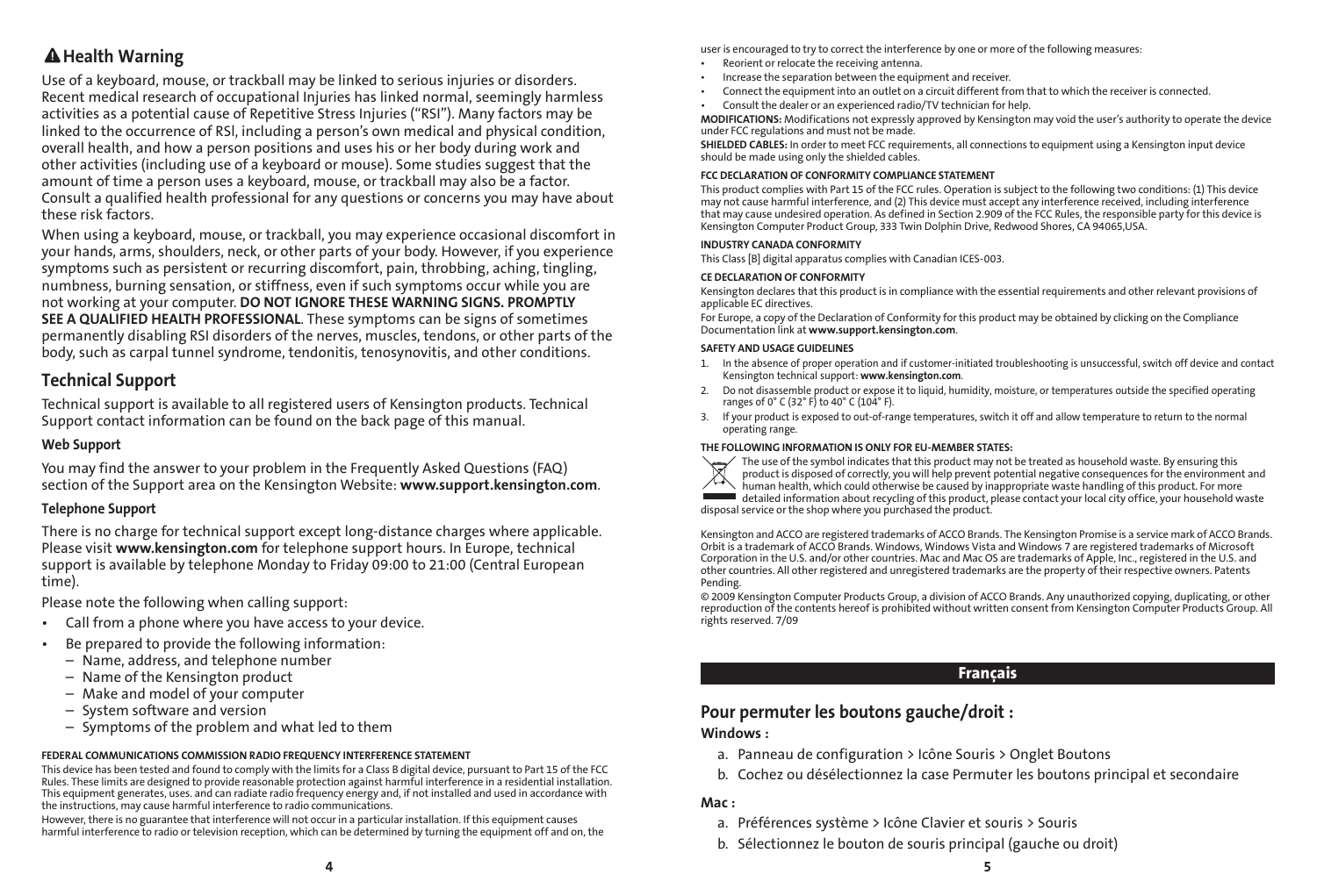### Pour régler la vitesse du pointeur :

### Windows :

- a. Panneau de configuration > Icône Souris > Onglet Options du pointeur
- b. Réglez le mouvement/vitesse du pointeur (lente à rapide)

### Mac :

- a. Préférences système > Icône Clavier et souris > Souris
- b. Réglez la vitesse de suivi (lente à rapide)

### Pour régler la sensibilité de la roulette de défilement :

### Windows :

- a. Panneau de configuration > Icône Souris > Onglet Roulette
- b. Réglez la valeur de défilement (plusieurs lignes signifie un défilement plus rapide)

### Mac :

- a. Préférences système > Icône Clavier et souris > Souris
- b. Réglez la vitesse de défilement (lente à rapide)

### Compatibilité

- Systèmes d'exploitation Windows® XP, Windows Vista® et Windows® 7
- Mac<sup>®</sup> OS X versions 10.4 ou ultérieure

### Enregistrement de votre produit Kensington

Enregistrez votre produit Kensington en ligne à l'adresse www.kensington.com.

### Conseils de dépannage

- 1. Débranchez et rebranchez le Trackball.
- 2. Testez le dispositif sur un autre port ou sur un autre ordinateur.
- 3. Retirez et nettoyez la boule à l'aide d'un chiffon sec en poussant du bas.

## Avertissement concernant la santé

L'utilisation d'un clavier, d'une souris ou d'un trackball peut entraîner des blessures ou des troubles graves. Au cours de ces dernières années, les recherches médicales dans le domaine des maladies professionnelles ont porté sur des activités normales et apparemment inoffensives, susceptibles de provoquer toute une série de problèmes désignés sous le terme générique de Syndrome de Stress Répétitif (RSI en anglais). De nombreux facteurs peuvent entraîner l'apparition du Syndrome de Stress Répétitif, notamment la condition physique et médicale d'une personne, son état de santé général, et la position qu'elle adopte pour travailler ou exercer d'autres activités (dont l'utilisation d'un clavier ou d'une souris). Certaines études indiquent que la durée d'utilisation d'un clavier, d'une souris ou d'un trackball peut également représenter un facteur. Consultez un professionnel de la santé qualifié pour toute question concernant ces facteurs de risque.

Lorsque vous utilisez un clavier, une souris ou un trackball, il se peut que vous ressentiez des

sensations pénibles au niveau des mains, des bras, des épaules, du cou ou d'autres parties de votre corps. Néanmoins, si vous êtes victime de symptômes tels qu'un malaise persistant ou récurrent, des douleurs, des pulsations rythmées, des endolorissements, des fourmillements, des engourdissements, des sensations de brûlure, ou des raideurs, même si ces symptômes apparaissent lorsque vous n'utilisez pas votre ordinateur. N'IGNOREZ PAS CES SIGNES D'AVERTISSEMENT. FAITES APPEL AU PLUS VITE A UN PROFESSIONNEL DE LA SANTE. Ces symptômes peuvent être les signes de troubles de Syndrome de Stress Répétitif invalidant parfois à vie les nerfs, les muscles, les tendons, ou d'autres parties du corps (syndrome du canal carpien, tendinite, paraténonite, et autres conditions, par exemple)

### Assistance technique

Une assistance technique est disponible pour tous les utilisateurs de produits Kensington enregistrés.

### Assistance Web

Il se peut que vous trouviez une solution à votre problème dans la Foire aux questions (FAQ) de la zone Assistance du site Web de Kensington : www.support.kensington.com.

### Support téléphonique

L'assistance technique est gratuite, à l'exception des coûts d'appel longue distance. Veuillez consulter le site www.kensington.com pour les heures d'ouverture de l'assistance téléphonique. En Europe, l'assistance technique est disponible par téléphone du lundi au vendredi, de 9h00 à 21h00.

Veuillez noter ce qui suit lors d'une demande d'assistance :

- • Vous devez avoir accès à votre périphérique lorsque vous appelez l'assistance technique.
- • Les informations suivantes vous seront demandées:
	- Nom, adresse et numéro de téléphone
	- Nom du produit Kensington
	- Fabricant et modèle de votre ordinateur
	- Logiciel et version de votre système
	- Symptômes du problème et faits qui en sont à l'origine

#### DECLARATION DE LA COMMISSION FEDERALE DES COMMUNICATIONS (FCC) SUR L'INTERFERENCE DES FREQUENCES RADIO

Remarque : Ce dispositif a été testé et déclaré conforme aux limitations s'appliquant aux dispositifs numériques de classe B, conformément à l'article 15 de la réglementation de la FCC. Ces restrictions ont pour but d'offrir une protection raisonnable contre toute interférence nuisible dans une installation résidentielle. Cet appareil peut produire, utiliser et émettre des fréquences radio. S'il n'est pas installé ni utilisé conformément aux instructions, il risque d'engendrer des interférences nuisibles aux communications radio.

Tout risque d'interférences ne peut toutefois pas être entièrement exclu. Si cet équipement provoque des interférences avec la réception de la radio ou de la télévision (à déterminer en allumant puis éteignant l'équipement), vous êtes invité à y remédier en prenant une ou plusieurs des mesures citées ci-dessous :

- Réorienter ou déplacer l'antenne de réception.
- • Éloigner l'équipement du récepteur.
- Consulter le revendeur ou un technicien radio/TV expérimenté.
- Connecter l'appareil sur une prise appartenant à un circuit différent de celui auquel est branché le récepteur.

MODIFICATIONS : les modifications qui n'ont pas été explicitement approuvées par Kensington peuvent annuler votre autorisation d'utiliser l'appareil dans le cadre des réglementations FCC et sont expressément interdites.

CABLES BLINDES : afin d'être reconnues conformes à la réglementation FCC, toutes les connexions établies sur un équipement utilisant un périphérique d'entrée Kensington doivent être effectuées uniquement à l'aide des câbles blindés fournis.

#### DÉCLARATION DE CONFORMITÉ FCC

Ce produit est conforme à la section 15 de la réglementation FCC. Son utilisation est soumise aux deux conditions suivantes :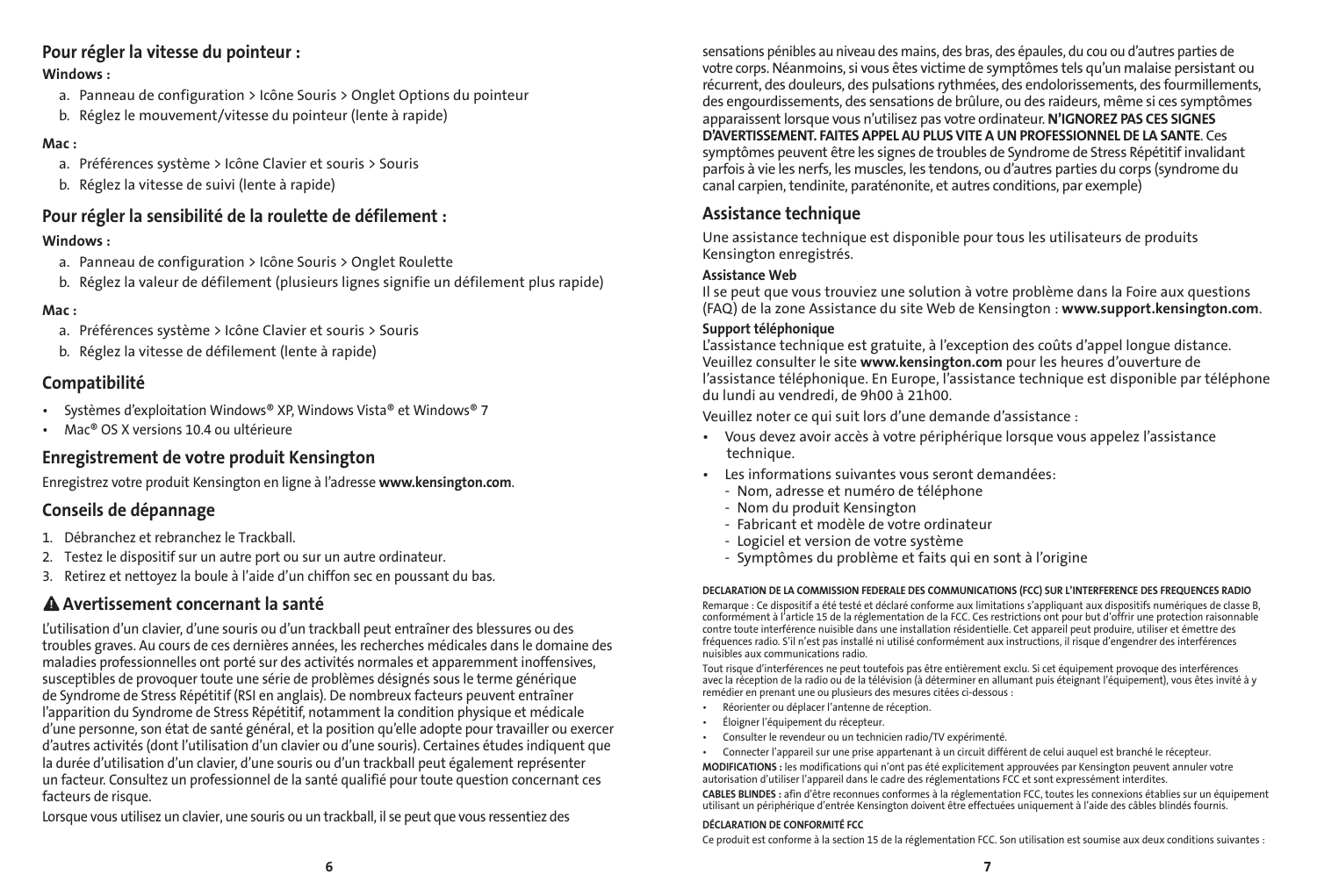(1) il ne doit pas provoquer d'interférences gênantes et (2) il doit tolérer les interférences reçues, notamment celles susceptibles d'en perturber le fonctionnement. Comme défini dans la Section 2.909 du règlement FCC, la partie responsable pour ce périphérique est Kensington Computer Products Group, 333 Twin Dolphin Drive, Sixth Floor, Redwood Shores, CA 94065, Etats-Unis.

#### DECLARATION DE CONFORMITE D'INDUSTRIE CANADA

Cet appareil numérique de la classe [B] est conforme à la norme NMB-003 du Canada.

#### DÉCLARATION DE CONFORMITÉ CE

Kensington déclare que ce produit est conforme aux principales exigences et aux autres dispositions des directives CE applicables. Pour l'Europe, une copie de la Déclaration de conformité pour ce produit peut être obtenue en cliquant sur le lien ' Documentation de conformité ' sur le site www.support.kensington.com.

#### DIRECTIVES DE SÉCURITÉ ET D'UTILISATION

- 1. En cas de mauvais fonctionnement et si le dépannage entamé par le client s'avère infructueux, éteindre le dispositif et appeler l'assistance technique de Kensington. www.kensington.com.
- 2. Ne pas démonter le produit ou le faire entrer en contact avec des liquides, l'exposer à l'humidité ou à des températures sortant des plages opérationnelles spécifiées, qui vont de 0° C à 40° C.
- 3. Si votre produit est exposé à des températures extrêmes, l'éteindre et laisser la température revenir à la plage opérationnelle normale.

: LES INFORMATIONS SUIVANTES SONT APPLICABLES UNIQUEMENT DANS LES PAYS MEMBRES DE L'UNION EUROPEENNE<br>Virtilisation de ce symbole indique que ce produit ne peut pas être traité comme un déchet ménager ordinaire. En<br>Virtili effets négatifs potentiels sur l'environnement et sur la santé humaine. Pour plus de détails sur le recyclage de ce produit, veuillez consulter le service municipal compétent, le service de ramassage des ordures ou le revendeur du produit.

Kensington et ACCO sont des marques déposées d'ACCO Brands. The Kensington Promise est une marque de service d'ACCO Brands. Toutes les autres marques déposées ou non sont la propriété de leurs détenteurs respectifs. Windows, Windows Vista et Windows 7 sont des marques déposées de Microsoft Corporation aux États-Unis et/ou dans d'autres pays. Mac et Mac OS sont des marques commerciales d'Apple, Inc. enregistrées aux États-Unis et dans d'autres pays. Toutes les autres marques déposées ou non sont la propriété de leurs détenteurs respectifs. Brevets en cours.

© 2009 Kensington Computer Products Group, une division d'ACCO Brands. Toute copie, duplication ou autre reproduction non autorisée du contenu de ce manuel est interdite sans le consentement écrit de Kensington Computer Products Group. Tous droits réservés. 7/09

### Deutsch

### Rechts-/Links-Taste ändern:

#### Windows:

- a. Systemsteuerung > Maussymbol > Registerkarte "Tasten"
- b. Aktivieren oder deaktivieren Sie das Kästchen "Primäre und sekundäre Taste umschalten"

#### Mac:

- a. Systemeinstellungen > Symbol Tastatur & Maus > Maus
- b. Wählen Sie "Primäre Maustaste" (links oder rechts)

### Zeigergeschwindigkeit anpassen:

#### Windows:

- a. Systemsteuerung > Maussymbol > Registerkarte "Zeigeroptionen"
- b. Zeigerbewegung/-geschwindigkeit anpassen (schnell bis langsam)

#### Mac:

- a. Systemeinstellungen > Symbol Tastatur & Maus > Maus
- b. Zeigerbewegung anpassen (schnell bis langsam)

### Scroll-Ring-Empfindlichkeit anpassen:

#### Windows:

- a. Systemsteuerung > Maussymbol > Registerkarte "Rad"
- b. Scrolling-Wert anpassen (mehr Zeilen bedeuten schnelleres Scrollen)

#### Mac:

- a. Systemeinstellungen > Symbol Tastatur & Maus > Maus
- b. Zeigergeschwindigkeit anpassen (langsam bis schnell)

### Kompatibilität

- Betriebssysteme Windows® XP, Windows Vista® und Windows® 7
- Mac® OS X-Versionen 10.4 oder höher

### Registrieren Ihres Kensington-Produkts

Registrieren Sie Ihr Kensington-Produkt online unter www.kensington.com.

### Allgemeine Maßnahmen zur Fehlerbehebung

- 1. Ziehen Sie den Trackball ab und stecken Sie ihn wieder ein.
- 2. Testen Sie das Gerät über einen anderen Anschluss oder an einem anderen Computer.
- 3. Entfernen und säubern Sie den Ball mit einem trockenen Tuch, indem Sie ihn von unten hochdrücken.

### Gesundheitswarnung

Bei der Verwendung einer Tastatur, einer Maus oder eines Trackballs könnten eventuell ernsthafte Verletzungen oder Krankheiten auftreten. Kürzlich durchgeführte medizinische Studien zu Verletzungen am Arbeitsplatz haben alltägliche, scheinbar harmlose Tätigkeiten als potenzielle Ursache von Repetitive Stress Injuries (RSI, Beschwerden durch sich wiederholende Belastungen) identifiziert. Viele Faktoren können zum Auftreten von RSI führen, unter anderem die medizinische und körperliche Verfassung einer Person, der allgemeine Gesundheitszustand und die Haltung einer Person bei der Arbeit und die anderen Tätigkeiten (dazu gehört auch die Verwendung einer Tastatur oder Maus). Einige Studien deuten darauf hin, dass der Zeitraum, innerhalb dessen eine Tastatur, eine Maus oder ein Trackball verwendet wird, ebenfalls eine Rolle spielt. Wenden Sie sich an einen qualifizierten Arzt, falls Sie Fragen zu diesen Risikofaktoren haben.

Während der Verwendung einer Tastatur, einer Maus oder eines Trackballs haben Sie eventuell gelegentlich leichte Beschwerden an Händen, Armen, Schultern, Hals oder anderen Körperteilen. Wenn Sie jedoch Symptome wie dauerhafte oder wiederholt auftretende Beschwerden, pochende oder anhaltende Schmerzen, Kribbeln, Taubheit, Brennen oder Steifheit feststellen, sollten Sie einen Arzt konsultieren, selbst wenn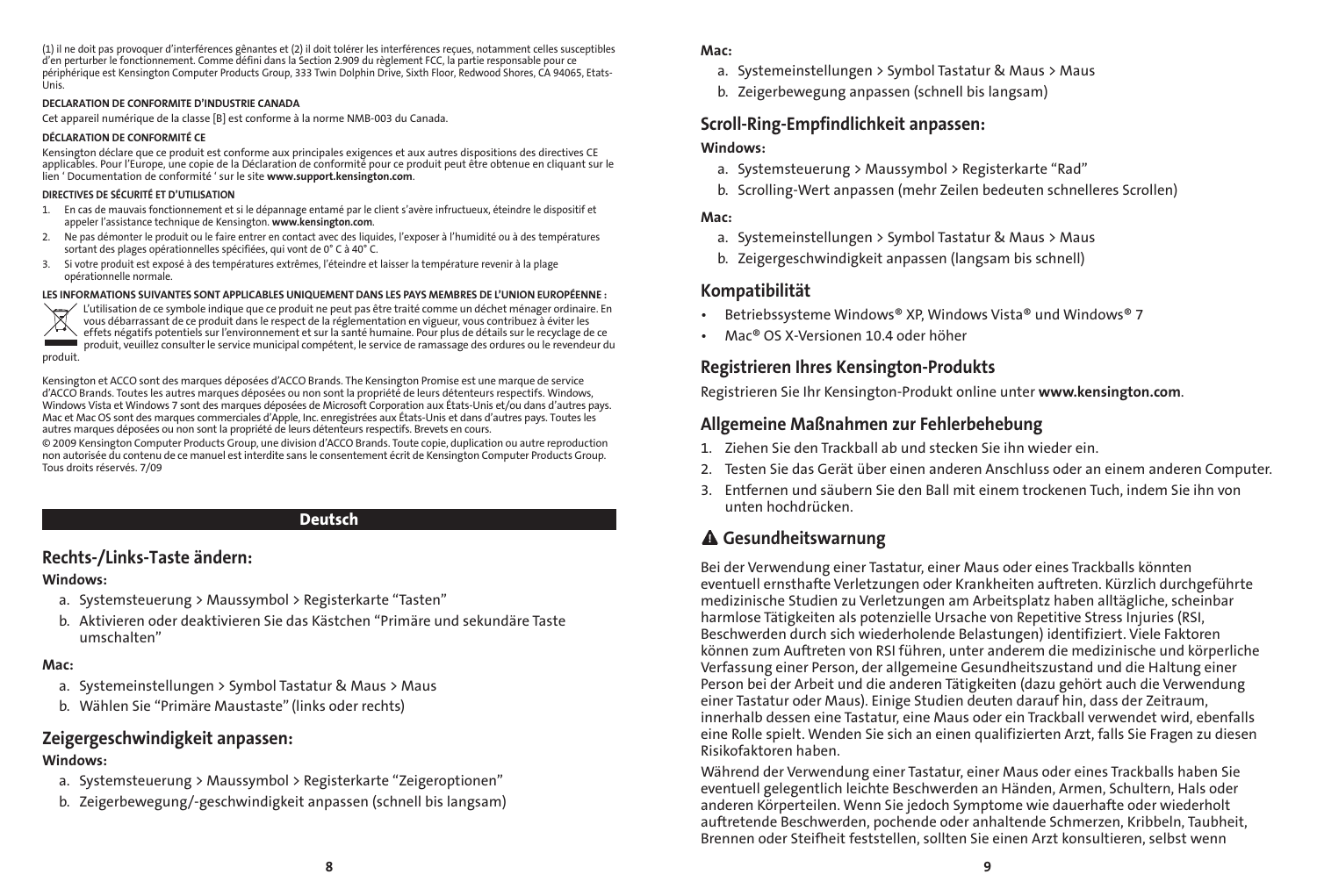diese Symptome auftreten, während Sie nicht am Computer arbeiten. IGNORIEREN SIE DIESE WARNSIGNALE NICHT. KONSULTIEREN SIE EINEN QUALIFIZIERTEN ARZT.

Diese Symptome können auf RSI-Beschwerden der Nerven, Muskeln, Sehnen oder anderer Köperteile hinweisen, die gelegentlich zu dauerhaften Behinderungen führen können, unter anderem zum Karpaltunnelsyndrom, zu Sehnenentzündungen sowie zu Sehnenscheidenentzündungen.

### Technischer Support

Alle registrierten Benutzer von Kensington-Produkten erhalten technische Unterstützung. Mit Ausnahme von Gesprächsgebühren bzw. eventuellen Ferngesprächsgebühren entstehen keine Kosten für die technische Unterstützung. Die Kontaktinformationen zur technischen Unterstützung sind der Rückseite dieser Bedienungsanleitung zu entnehmen.

### Unterstützung über das Internet

Viele Probleme lassen sich bereits mithilfe der "Häufig gestellten Fragen" (Frequently Asked Questions, (FAQ)) im Unterstützungsbereich auf der Kensington-Website lösen: www.support.kensington.com.

#### Telefonische Unterstützung

Mit Ausnahme von eventuellen Ferngesprächsgebühren entstehen keine Kosten für die technische Unterstützung. Die Geschäftszeiten der telefonischen Unterstützung entnehmen Sie bitte unserer Website www.kensington.com. In Europa sind wir telefonisch für Sie da: von Montag bis Freitag zwischen 9:00 und 21:00 Uhr. Beachten Sie hinsichtlich der telefonischen Kontaktaufnahme mit der technischen

Unterstützung Folgendes:

- Benutzen Sie für Anrufe ein Telefon, von dem aus Sie Zugriff auf das Gerät haben
- • Bereiten Sie folgende Informationen vor:
	- Name, Anschrift, Telefonnummer
	- Bezeichnung des Kensington-Produkts
	- Hersteller und Modell des Computers
	- – Systemsoftware und Version
	- Symptome des Problems und Ursachen

### FCC-BESTIMMUNGEN ZU FUNKFREQUENZSTÖRUNGEN

Hinweis: Dieses Gerät erfüllt den Tests zufolge die Auflagen von digitalen Geräten der Klasse B entsprechend Part 15 der FCC-Vorschriften. Ziel dieser Vorschriften ist es, ungünstige Interferenzen in gebäudeinternen Installationen möglichst<br>zu vermeiden. Das Gerät erzeugt, verwendet und sendet u. U. Funkfrequenzenergie. Bei unsachgemäßer Ins Verwendung können Störungen auftreten.

In Einzelfällen sind Störungen jedoch generell nicht auszuschließen. Wenn das Gerät ein- und ausgeschaltete Einrichtungen stört, sollte der Anwender eine oder mehrere der folgenden Gegenmaßnahmen vornehmen:

- Ausrichtungsänderung oder Ortsänderung der Empfangsantenne
- Entfernungsänderung zwischen Gerät und Empfänger
- Befragen des Händlers oder eines erfahrenen Funk-/TV-Technikers
- Umstecken des Geräts in eine andere Steckdose als die des Empfängers.

ÄNDERUNGEN: Nicht ausdrücklich durch Kensington genehmigte Änderungen können die Betriebszulassung des Geräts gemäß den FCC-Vorschriften ungültig werden lassen und müssen unterbleiben.

GESCHIRMTE KABEL: Entsprechend den FCC-Vorschriften sind alle Verbindungen zu anderen Geräten mit einem Kensington-Gerät ausschließlich über die mitgelieferten geschirmten Kabel vorzunehmen.

### FCC-KONFORMITÄTSERKLÄRUNG

Dieses Produkt erfüllt die Auflagen gemäß Part 15 der FCC-Vorschriften. Der Betrieb erfolgt unter Einhaltung von zwei Bedingungen: (1) Das Gerät darf keine ungünstigen Interferenzen verursachen und (2) das Gerät muss alle eingehenden

Interferenzen tolerieren, dies gilt auch für Interferenzen, die Betriebsstörungen verursachen. Gemäß Abschnitt 2.909 der FCC-Vorschriften ist die Kensington Computer Products Group, 333 Twin Dolphin Drive, 6th Floor, Redwood Shores, CA 94065, USA, für das Gerät verantwortlich.

#### INDUSTRY CANADA-KONFORMITÄT

Dieses digitale Gerät der Klasse [B] erfüllt die Auflagen des kanadischen ICES-003.

#### CE-KONFORMITÄTSERKLÄRUNG

Kensington erklärt, dass dieses Produkt die wesentlichen Anforderungen und andere zutreffende Bestimmungen der geltenden EC-Vorschriften erfüllt. Für Europa finden Sie evtl. eine Kopie der Konformitätserklärung für dieses Produkt, indem Sie unter www.support.kensington.com auf den Link 'Compliance Documentation' klicken.

#### RICHTLINIEN ZUR SICHEREN VERWENDUNG

- 1. Wenn das Gerät nicht korrekt funktioniert und die üblichen Fehlerbehebungsmaßnahmen durch den Kunden keinen Erfolg bewirken, schalten Sie das Gerät aus und wenden Sie sich an den Kundendienst von Kensington. www.support.kensington.com.
- 2. Nehmen Sie das Produkt nicht auseinander und setzen Sie das Produkt weder Nässe noch Feuchtigkeit aus. Verwenden Sie das Produkt nur, wenn die Betriebstemperatur im zulässigen Bereich (0 °C (32 °F) bis 40 °C (104 °F)) liegt.
- 3. Liegt die Umgebungstemperatur außerhalb des zulässigen Bereichs, schalten Sie das Gerät aus und warten Sie, bis die Betriebstemperatur sich im zulässigen Bereich stabilisiert hat.

#### DIE FOLGENDEN INFORMATIONEN BETREFFEN NUR MITGLIEDSSTAATEN DER EU:



Die Verwendung des Symbols gibt an, dass dieses Produkt nicht als Hausmüll behandelt werden darf. Durch das Sicherstellen der korrekten Beseitigung dieses Produkts tragen Sie dazu bei, mögliche negative Auswirkungen auf die Umwelt und die Gesundheit von Menschen zu vermeiden, die anderenfalls bei ungeeigneter Beseitigung dieses Produkts hervorgerufen werden können. Detaillierte Informationen zur Wiederverwertung dieses Produkts erhalten Sie bei den örtlichen Behörden, bei dem für Ihren Wohnsitz zuständigen Wertstoffverwerter bzw. dem Geschäft, in dem Sie dieses Produkt erworben haben.

Kensington und ACCO sind registrierte Handelsmarken von ACCO Brands. "The Kensington Promise" ist eine Dienstleistungsmarke von ACCO Brands. Alle anderen registrierten und nicht registrierten Handelsmarken sind Eigentum der jeweiligen Unternehmen. Windows, Windows Vista und Windows 7 sind registrierte Handelsmarken der Microsoft Corporation in den USA und/oder anderen Ländern. Mac und Mac OS sind eingetragene Marken von Apple, Inc. in den USA und anderen Ländern. Alle anderen registrierten und nicht registrierten Handelsmarken sind Eigentum der jeweiligen Unternehmen. Patente angemeldet.

© 2009 Kensington Computer Products Group, ein Bereich von ACCO Brands. Die unerlaubte Vervielfältigung, Duplizierung oder eine andere Form der Reproduktion von Inhalten hieraus ist ohne schriftliche Genehmigung durch die Kensington Technology Group untersagt. Alle Rechte vorbehalten. 7/09

### **Nederlands**

### Linker- en rechterknoppen verwisselen:

### Windows:

- a. Configuratiescherm > pictogram Muis > tabblad Knoppen
- b. Selecteer de optie Primaire en secundaire knoppen omschakelen, of hef de selectie ervan op.

### Mac:

- a. Systeemvoorkeuren > pictogram Toetsenbord en muis > Muis
- b. Selecteer Primaire muisknop (links of rechts)

### De aanwijzersnelheid instellen:

### Windows:

- a. Configuratiescherm > pictogram Muis > tabblad Opties muisaanwijzer
- b. Pas de snelheid voor beweging/aanwijzersnelheid aan (van Langzaam naar Snel).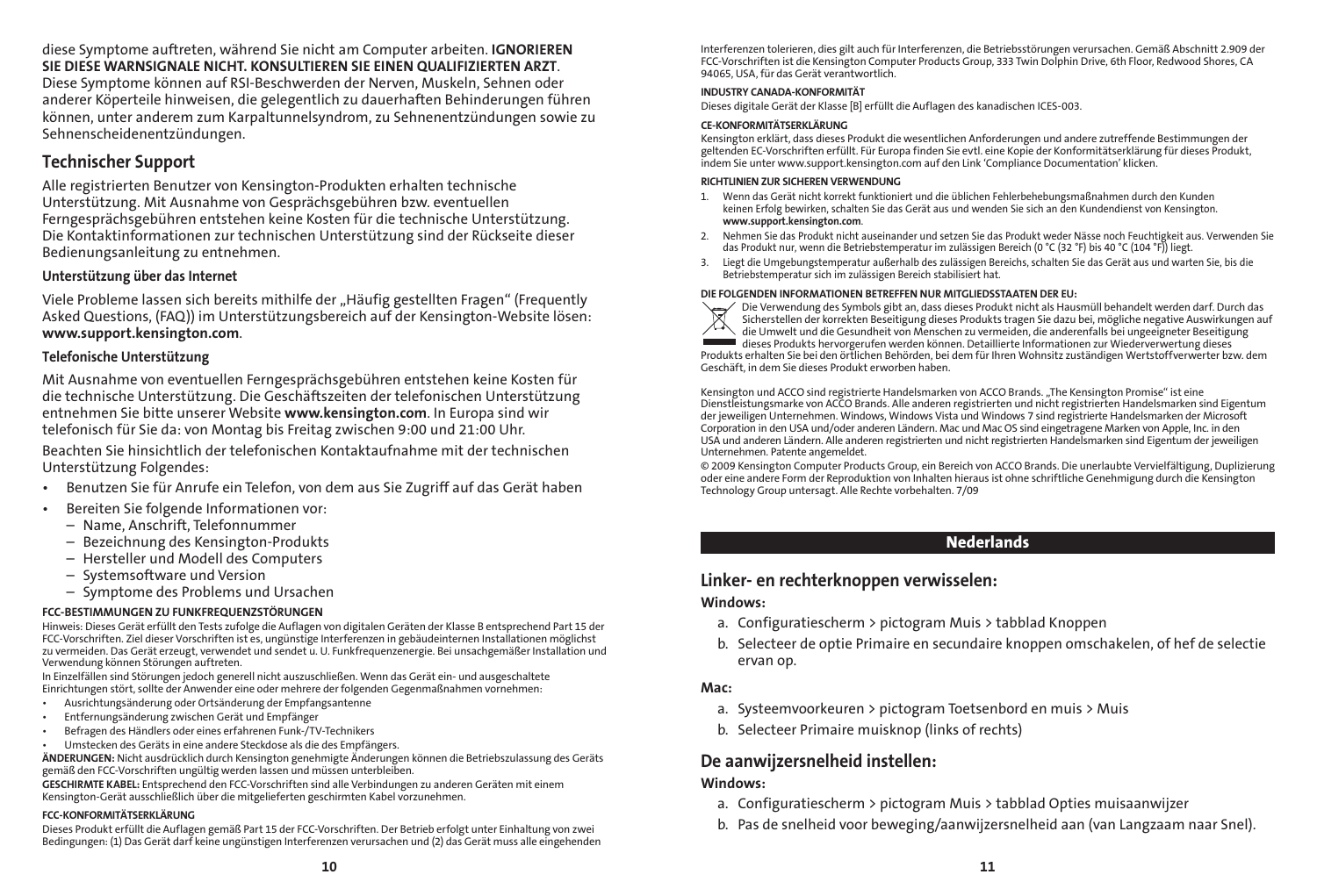#### Mac:

- a. Systeemvoorkeuren > pictogram Toetsenbord en muis > Muis
- b. Pas de tracksnelheid aan (van Langzaam naar Snel).

### De gevoeligheid van de scrollring instellen:

### Windows:

- a. Configuratiescherm > pictogram Muis > tabblad Wiel
- b. Pas de waarde voor Scrollen aan (meer regels betekent sneller scrollen).

### Mac:

- a. Systeemvoorkeuren > pictogram Toetsenbord en muis > Muis
- b. Pas de scrollsnelheid aan (van Langzaam naar Snel).

### Compatibiliteit

- Windows® XP-, Windows Vista®- en Windows® 7-besturingssysteem
- • Mac® OS X, versies 10.4 of hoger

### Uw Kensington-product registreren

Registreer uw Kensington-product online op www.kensington.com.

### Stappen voor het opsporen van veelvoorkomende problemen

- 1. Koppel de trackball los en sluit deze weer aan.
- 2. Test het apparaat op een andere poort of computer.
- 3. Verwijder en reinig de bal met een droge doek door deze van onder uit weg te drukken.

### Waarschuwing betreffende de gezondheid

Gebruik van een toetsenbord, muis of trackball houdt mogelijk verband met ernstig letsel of ernstige stoornissen. Recent medisch onderzoek naar arbeidsletsel duidt op normale, ogenschijnlijk ongevaarlijke activiteiten als de mogelijke oorzaak van Repetitive Stress Injuries ("RSI"). Het optreden van RSI houdt mogelijk verband met vele factoren, waaronder iemands eigen medische en lichamelijke toestand, de gezondheid in het algemeen, alsmede iemands lichaamshouding en de wijze van gebruik van het lichaam tijdens het werk en overige activiteiten (inclusief het gebruik van toetsenbord of muis). Bepaalde studies suggereren dat ook de hoeveelheid tijd die iemand besteedt aan het gebruik van een toetsenbord, muis of trackball, een factor kan zijn. Raadpleeg een erkend gezondheidsdeskundige voor eventuele vragen of bezorgdheden over deze risicofactoren.

Bij gebruik van een toetsenbord, muis of trackball ervaart u mogelijk incidenteel ongemak in uw handen, armen, schouders, nek of overige lichaamsdelen. Als u echter symptomen zoals aanhoudend of telkens terugkerend ongemak, pijn, kloppende of pijnlijke spieren, tintelingen, een 'doof' gevoel, een 'brandend' gevoel, of stijfheid ervaart, zelfs wanneer deze symptomen optreden terwijl u niet aan uw computer werkt, dient u onverwijld een arts te raadplegen. NEGEER DEZE WAARSCHUWINGSSIGNALEN NIET. RAADPLEEG ONMIDDELLIJK EEN ERKEND GEZONDHEIDSDESKUNDIGE. Deze symptomen

kunnen duiden op soms tot permanente invaliditeit leidende RSI-stoornissen van de zenuwen, spieren, pezen of overige lichaamsdelen, zoals het carpale-tunnelsyndroom, tendonitis (peesontsteking), tendosynovitis (ook wel tenosynovitis - peesschedeontsteking), en overige aandoeningen.

### Technische ondersteuning

Technische ondersteuning is beschikbaar voor alle geregistreerde gebruikers van Kensington-producten. Technische ondersteuning is gratis, met uitzondering van de kosten van interlokale of internationale telefoongesprekken (indien van toepassing). Contactinformatie voor technische ondersteuning treft u aan op de achterzijde van deze handleiding.

#### Ondersteuning via internet

Voor een antwoord op een eventueel probleem kunt u terecht in de sectie Frequently Asked Questions(FAQ) in het gedeelte Support van de Kensington-website: www.support.kensington.com.

#### Telefonische ondersteuning

Technische ondersteuning is gratis, met uitzondering van interlokale of internationale telefoongesprekken (indien van toepassing). Raadpleeg www.kensington.com voor openingstijden van de telefonische ondersteuning. In Europa is technische ondersteuning telefonisch beschikbaar van maandag tot en met vrijdag van 09:00 tot 21:00 uur.

Let bij het opbellen naar ondersteuning op het volgende:

- • Als u opbelt, dient u tevens toegang tot uw computer te hebben.
- • Zorg ervoor dat u de volgende informatie bij de hand hebt:
	- Naam, adres en telefoonnummer
	- De naam van het Kensington-product
	- Merk en type computer
	- Uw systeemsoftware en versie
	- Symptomen van het probleem en de oorzaak ervan

#### FEDERAL COMMUNICATIONS COMMISSION RADIO FREQUENCY INTERFERENCE STATEMENT (FCC - VERKLARING OVER INTERFERENTIE VAN RADIOFREQUENTIE)

Opmerking: Dit apparaat is getest en in overeenstemming bevonden met de beperkingen van digitaal apparaat van Klasse B, zulks ingevolge Deel 15 van de FCC-voorschriften. Deze beperkingen zijn ontwikkeld om een redelijke mate van bescherming te bieden tegen schadelijke interferentie bij installatie in een huiselijke omgeving. Door deze apparatuur wordt radiofrequentie-energie voortgebracht en verbruikt, en kan dit type energie worden uitgestraald. Als de apparatuur niet volgens de instructies wordt geïnstalleerd en gebruikt, kan deze schadelijke radiostoring veroorzaken.

Er is echter geen garantie dat de storing niet zal optreden in een specifieke configuratie. Als deze apparatuur schadelijke radio- of tv-storing veroorzaakt (u kunt dit controleren door de apparatuur in en uit te schakelen) adviseren we u een of meer van de volgende maatregelen uit te voeren:

- • Verplaats de ontvangstantenne of wijzig de richting ervan.
- Vergroot de afstand tussen het apparaat en de ontvanger.
- Neem contact op met de leverancier of een ervaren radio-/tv-technicus voor assistentie.
- • Sluit het apparaat aan op een stopcontact dat zich op een ander circuit dan de ontvanger bevindt.

WIJZIGINGEN: Wijzigingen die niet expliciet zijn goedgekeurd door Kensington, kunnen het recht van de gebruiker volgens de FCC-voorschriften om dit apparaat te bedienen, nietig maken en dienen dan ook niet te worden aangebracht. AFGESCHERMDE KABELS: Volgens de FCC-voorschriften moet de aansluiting op apparatuur met behulp van een Kensington-invoerapparaat bestaan uit de meegeleverde afgeschermde kabel.

#### FCC-CONFORMITEITSVERKLARING

Dit product voldoet aan de eisen van Deel 15 van de FCC-richtlijnen. Het gebruik is onderworpen aan de volgende twee voorwaarden: (1) Het apparaat mag geen schadelijke radiostoring veroorzaken en (2) het apparaat moet alle ontvangen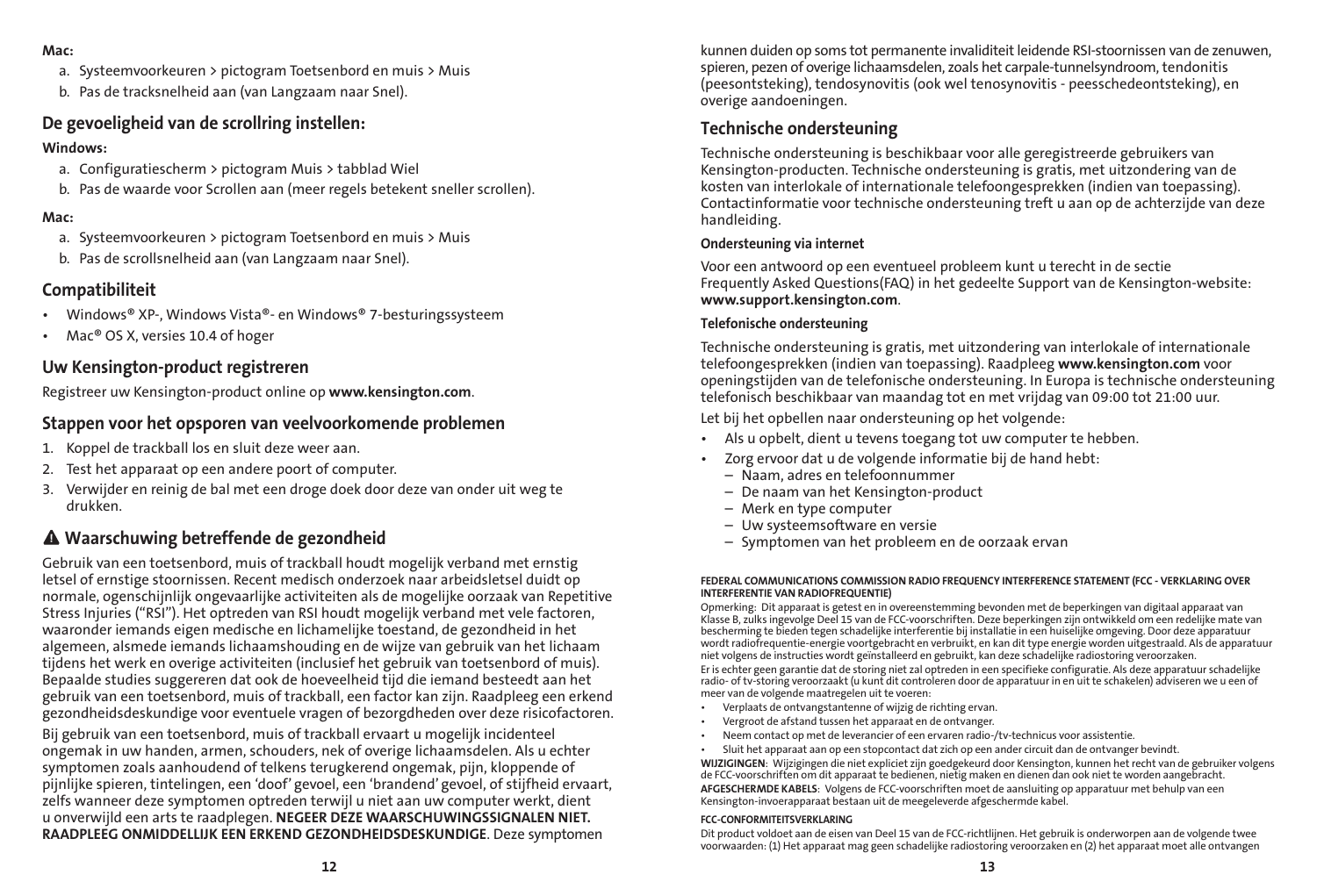radiostoringen accepteren, inclusief radiostoring die de werking kan verstoren. Zoals bepaald in sectie 2.909 van de FCCvoorschriften ligt de verantwoordelijkheid voor dit apparaat bij Kensington Computer Products Group, 333 Twin Dolphin Drive, Sixth Floor, Redwood Shores, CA 94065, VS, +1-800-535-4242.

#### CONFORMITEIT MET INDUSTRY CANADA

Dit digitale apparaat van Klasse [B] voldoet aan de Canadese norm ICES-003.

#### CE-VERKLARING VAN CONFORMITEIT

Kensington verklaart dat dit product voldoet aan de essentiële vereisten en overige relevante bepalingen van de van toepassing zijnde EC-richtlijnen. In Europa is de conformiteitsverklaring voor dit product verkrijgbaar via de koppeling 'Compliance Documentation' op www.support.kensington.com.

#### VEILIGHEIDS- EN GEBRUIKSRICHTLIJNEN

- 1. Bij afwezigheid van de juiste werking als de klant er niet in slaagt om de problemen op te sporen, dient u het apparaat uit te schakelen en de afdeling Technische ondersteuning van Kensington te bellen. www.kensington.com.
- 2. Haal het product niet uit elkaar of stel het niet bloot aan vloeistoffen, luchtvochtigheid, vocht of temperaturen buiten het aangegeven bedrijfsbereik van 0 °C (32 °F) tot 40 °C (104 °F).
- 3. Als uw product wordt blootgesteld aan lagere of hogere temperaturen, schakelt u het apparaat uit en laat u de temperatuur terugkeren naar de normale bedrijfstemperatuur.

#### DE VOLGENDE INFORMATIE IS ALLEEN VAN TOEPASSING OP LIDSTATEN VAN DE EU:



Het gebruik van het pictogram geeft aan dat dit product niet als huishoudelijk afval mag worden verwerkt. Door dit product op de juiste wijze weg te werpen, helpt u het voorkomen van mogelijke nadelige gevolgen voor het milieu en de volksgezondheid, die anders zou kunnen worden veroorzaakt door incorrecte afvalverwerking van dit product. Raadpleeg voor meer informatie over het recyclen van dit product de lokale overheid, de dient voor verwerking van huishoudelijk afval of de winkel waarin u dit product hebt aangeschaft.

Kensington en ACCO zijn gedeponeerde handelsmerken van ACCO Brands. The Kensington Promise is een servicemerk van ACCO Brands. Alle overige gedeponeerde en niet-gedeponeerde handelsmerken zijn eigendom van hun respectievelijke eigenaars. Windows, Windows Vista en Windows 7 zijn gedeponeerde handelsmerken van Microsoft Corporation in de VS en/of overige landen. Mac en Mac OS zijn handelsmerken van Apple, Inc., gedeponeerd in de VS en overige landen. Alle overige gedeponeerde en niet-gedeponeerde handelsmerken zijn eigendom van hun respectieve eigenaars. Patentaanvragen ingediend.

© 2009 Kensington Computer Products Group, a division of ACCO Brands. Elke ongeautoriseerde vorm van kopiëren, dupliceren en reproductie anderszins is verboden als hiervoor geen schriftelijke toestemming is verleend door Kensington Computer Products Group. Alle rechten voorbehouden. 7/09

#### Italiano

### Per cambiare il pulsante sinistro/destro:

#### Windows:

- a. Pannello di controllo > icona Mouse > scheda Pulsanti
- b. Selezionare o deselezionare la casella Inverti pulsante primario e secondario

#### Mac:

- a. Preferenze di sistema > icona Tastiera e Mouse > Mouse
- b. Selezionare Pulsante principale del mouse (sinistro o destro)

### Per regolare la velocità del puntatore:

#### Windows:

- a. Pannello di controllo > icona Mouse > scheda Opzioni puntatore
- b. Selezionare la velocità del puntatore (da lenta a veloce)

#### Mac:

a. Preferenze di sistema > icona Tastiera e Mouse > Mouse

b. Selezionare la velocità di spostamento (da lenta a veloce)

### Per regolare la sensibilità dell'anello di scorrimento:

### Windows:

- a. Pannello di controllo > icona Mouse > scheda Rotellina
- b. Regolare il valore di scorrimento (più righe implicano uno scorrimento più rapido)

#### Mac:

- a. Preferenze di sistema > icona Tastiera e Mouse > Mouse
- b. Regolare la velocità di scorrimento (da lenta a veloce)

### Compatibilità

- Sistemi operativi Windows® XP, Windows Vista® e Windows® 7
- $Mac<sup>®</sup> OS X versione 10.4 o supercive$

### Registrazione del prodotto Kensington acquistato

Effettuare la registrazione in linea del prodotto Kensington acquistato sul sito www.kensington.com.

### Passaggi per la risoluzione dei problemi comuni

- 1. Scollegare e ricollegare la trackball.
- 2. Verificare il funzionamento della periferica su un'altra porta o su un altro computer.
- 3. Rimuovere e pulire la sfera con un panno asciutto spingendo da sotto.

### Avvertenze per la salute

L'utilizzo della tastiera, del mouse o della trackball potrebbe provocare gravi lesioni o disturbi. Secondo recenti studi medici sulle malattie professionali, esiste una potenziale relazione tra attività normali e apparentemente innocue e l'insorgenza di lesioni da sforzo ripetitivo ("RSI"). Molti fattori potrebbero causare l'insorgenza di RSI, incluse le condizioni fisiche e mediche proprie della persona, la salute generale e la postura assunta dalla persona stessa durante il lavoro o lo svolgimento di altre attività (compreso l'utilizzo della tastiera e del mouse). Alcuni studi indicano il tempo di utilizzo della tastiera, del mouse o della trackball come un altro possibile fattore. Per eventuali dubbi o timori correlati a questi fattori di rischio, contattare un medico qualificato.

Quando si utilizza la tastiera, il mouse o la trackball potrebbero talvolta verificarsi disturbi a mani, braccia, spalle, collo o altre parti del corpo. Sintomi quali disturbi frequenti o persistenti, dolori, pulsazioni, indolenzimento, formicolio, intorpidimento, bruciore o rigidità potrebbero insorgere anche quando non si sta utilizzando il computer. NON IGNORARE QUESTI SEGNALI D'ALLARME. CONSULTARE IMMEDIATAMENTE UN MEDICO QUALIFICATO. Questi sintomi possono essere indicativi di disturbi RSI, talvolta permanenti, di nervi, muscoli, tendini o altre parti del corpo, come la sindrome del tunnel carpale, tendiniti, tenosinoviti e altri problemi.

### Supporto tecnico

Per tutti gli utenti registrati dei prodotti Kensington è disponibile il supporto tecnico.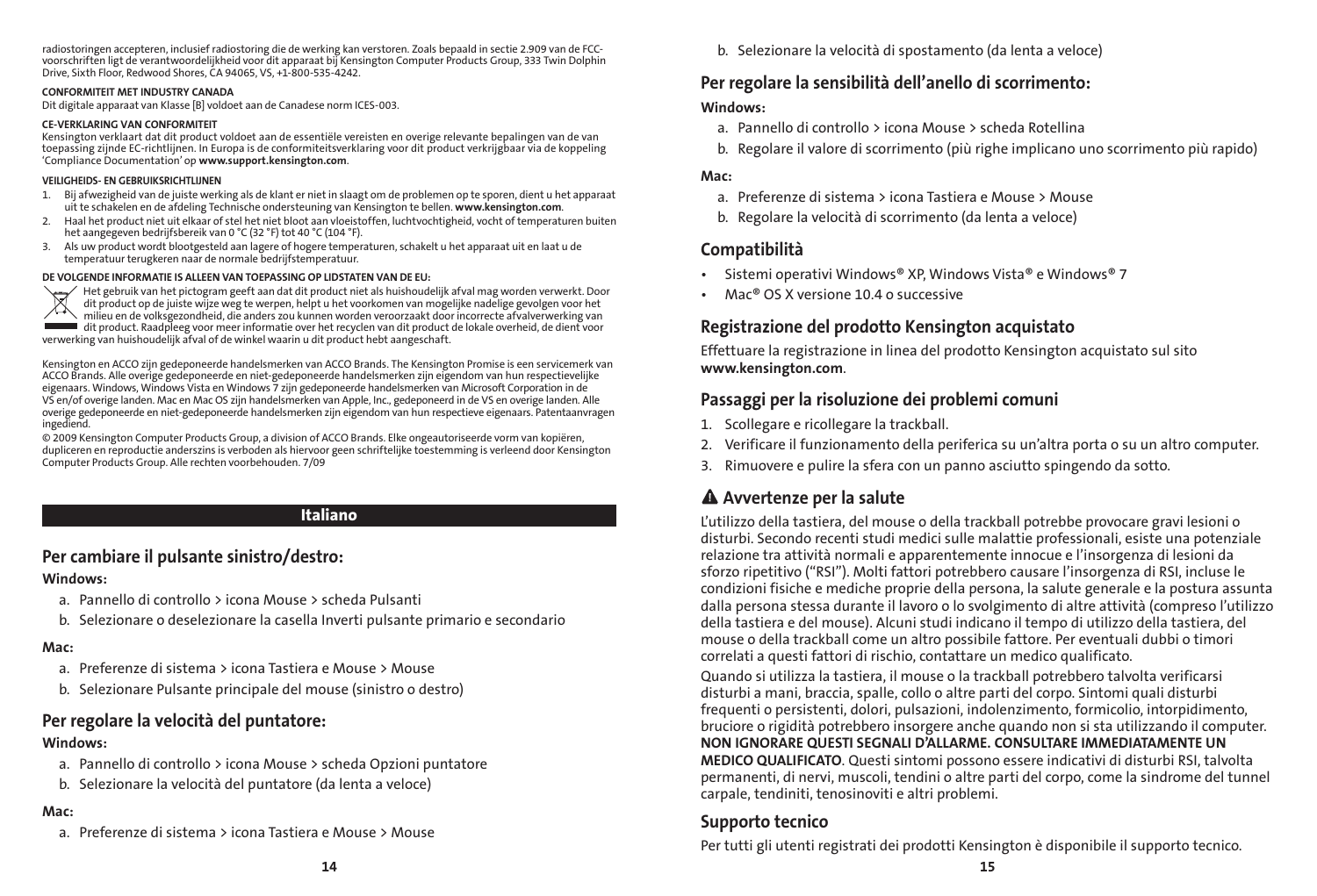Il servizio è gratuito salvo il costo della telefonata e l'addebito delle tariffe telefoniche interurbane, ove applicabili. Sul retro di queste istruzioni sono riportate le informazioni per contattare il servizio di supporto tecnico.

#### Supporto Web

La soluzione al proprio problema potrebbe essere elencata nella sezione Frequently Asked Questions (FAQs) dell'area Support del sito Web di Kensington www.support.kensington.com.

#### Supporto telefonico

Il servizio è gratuito salvo l'addebito delle tariffe telefoniche interurbane, ove applicabili. Visitare www.kensington.com per consultare gli orari del servizio di supporto telefonico. In Europa il supporto tecnico è disponibile telefonicamente dal lunedì al venerdì, dalle 09.00 alle 21.00.

Tenere presente quanto riportato di seguito.

- • Chiamare da un telefono vicino al dispositivo.
- • Prepararsi a fornire le informazioni seguenti:
	- nome, indirizzo e numero di telefono
	- nome del prodotto Kensington
	- marca e modello del computer
	- sistema operativo e versione
	- sintomi e causa del problema

#### AVVISO SULLE INTERFERENZE RADIO DELLA FEDERAL COMMUNICATIONS COMMISSION (FCC)

Nota: questo apparecchio è stato sottoposto a test ed è risultato conforme ai limiti dei dispositivi digitali di Classe B, ai sensi della Parte 15 delle norme FCC. Tali limiti sono progettati per fornire un'adeguata protezione da interferenze dannose in un ambiente residenziale. Questo dispositivo genera, utilizza e può emettere onde radio e, se non installato e utilizzato in conformità con le istruzioni, potrebbe causare interferenze dannose alle comunicazioni radio. Non è comunque garantito che tali interferenze non possano verificarsi con installazioni particolari. Se il dispositivo causa interferenze dannose alla ricezione dei programmi radiofonici o televisivi, è possibile verificarle adottando una o più misure indicate di seguito:

- cambiare l'orientamento o la posizione dell'antenna ricevente;
- allontanare il dispositivo dal ricevitore:
- contattare il rivenditore o un tecnico specializzato in sistemi radiotelevisivi;
- • collegare il dispositivo a una presa su un circuito diverso da quello a cui è collegato il ricevitore.

MODIFICHE: qualsiasi modifica non espressamente approvata da Kensington può invalidare il diritto del cliente all'utilizzo del dispositivo in conformità con le norme FCC e non deve essere apportata.

CAVI SCHERMATI: per la conformità ai requisiti FCC, tutte le connessioni ad apparecchiature che utilizzino una periferica di input Kensington devono essere effettuate utilizzando esclusivamente i cavi schermati acclusi.

#### DICHIARAZIONE DI CONFORMITÀ FCC

Il prodotto è conforme alla Parte 15 delle norme FCC. Il funzionamento del dispositivo è soggetto a due condizioni: (1) il dispositivo non può causare interferenze dannose e (2) il dispositivo deve accettare eventuali interferenze in ricezione, incluse quelle che potrebbero causarne un funzionamento indesiderato. Come stabilito dalla Sezione 2.909 delle norme FCC, la parte responsabile di questo dispositivo è Kensington Computer Products Group, 333 Twin Dolphin Drive, Sixth Floor, Redwood Shores, CA 94065, USA, +1 800-535-4242.

#### CONFORMITÀ IC

Questa apparecchiatura di Classe [B] è conforme alla normativa canadese ICES-003.

#### DICHIARAZIONE DI CONFORMITÀ CE

Kensington dichiara che questo prodotto è conforme ai requisiti essenziali e alle disposizioni delle direttive CE applicabili. Per una copia della Dichiarazione di conformità per l'Europa fare clic sul collegamento 'Compliance Documentation' all'indirizzo www.support.kensington.com.

#### LINEE GUIDA PER UN UTILIZZO SICURO ED EFFICIENTE

- 1. In caso di funzionamento anomalo e di mancata risoluzione del problema, spegnere il dispositivo e rivolgersi al servizio di supporto tecnico Kensington: www.kensington.com.
- $16$ 2. Non smontare il prodotto né esporlo al contatto con liquidi, umidità o temperature al di fuori dello specifico intervallo

3. In caso di esposizione in ambienti in cui la temperatura risulti al di fuori dei valori specificati, spegnere il dispositivo e aspettare che la temperatura rientri nell'intervallo specificato.

#### LE INFORMAZIONI SEGUENTI RIGUARDANO ESCLUSIVAMENTE GLI STATI MEMBRI DELL'UNIONE EUROPEA



L'uso di questo simbolo indica che il prodotto non può essere trattato come rifiuto domestico. Garantendo un corretto smaltimento di questo prodotto si contribuisce a evitare potenziali danni all'ambiente e alla salute, che potrebbero altrimenti essere causati dallo smaltimento errato del prodotto. Per informazioni più dettagliate sul riciclaggio di questo prodotto, rivolgersi all'apposito ufficio locale, al servizio di smaltimento dei rifiuti domestici o al negozio in cui è stato acquistato il prodotto.

Kensington e ACCO sono marchi commerciali registrati da ACCO Brands. La Promessa Kensington è un marchio di servizio di ACCO Brands. Tutti gli altri marchi, registrati e non registrati, sono di proprietà dei rispettivi produttori. Windows e Windows Vista e Windows 7 sono marchi registrati di Microsoft Corporation negli Stati Uniti e/o in altri paesi. Mac e Mac OS sono marchi di Apple, Inc., registrati negli Stati Uniti e in altri paesi. Tutti gli altri marchi, registrati e non registrati, sono di proprietà dei rispettivi produttori. In attesa di brevetto.

© 2009 Kensington Computer Products Group, una divisione di ACCO Brands. È vietata la copia, la duplicazione o qualsiasi altra forma non autorizzata di riproduzione del contenuto del presente documento senza previo consenso scritto di Kensington Computer Products Group. Tutti i diritti riservati. 7/09

### **Español**

### Para cambiar de botón izquierda/derecha:

#### Windows:

- a. Panel de control > Icono del ratón > Ficha para botones
- b. Seleccionar o deseleccionar la casilla de botones primarios y secundarios

#### Mac:

- a. Preferencias del sistema > Icono de teclado y ratón > Ratón
- b. Seleccionar botón de ratón primario (izquierda o derecha)

### Para ajustar la velocidad del puntero:

#### Windows:

- a. Panel de control > Icono del ratón > Ficha de opciones del puntero
- b. Ajustar la velocidad del puntero/movimiento (lento a rápido)

#### Mac:

- a. Preferencias del sistema > Icono de teclado y ratón > Ratón
- b. Ajustar la velocidad de rastreamiento (lento a rápido)

### Para ajustar la sensibilidad del anillo de desplazamiento:

#### Windows:

- a. Panel de control > Icono del ratón > Ficha para ruedas
- b. Ajustar el valor de desplazamiento (más líneas significa desplazamiento más rápido)

#### Mac:

- a. Preferencias del sistema > Icono de teclado y ratón > Ratón
- b. Ajustar la velocidad de desplazamiento (lento a rápido)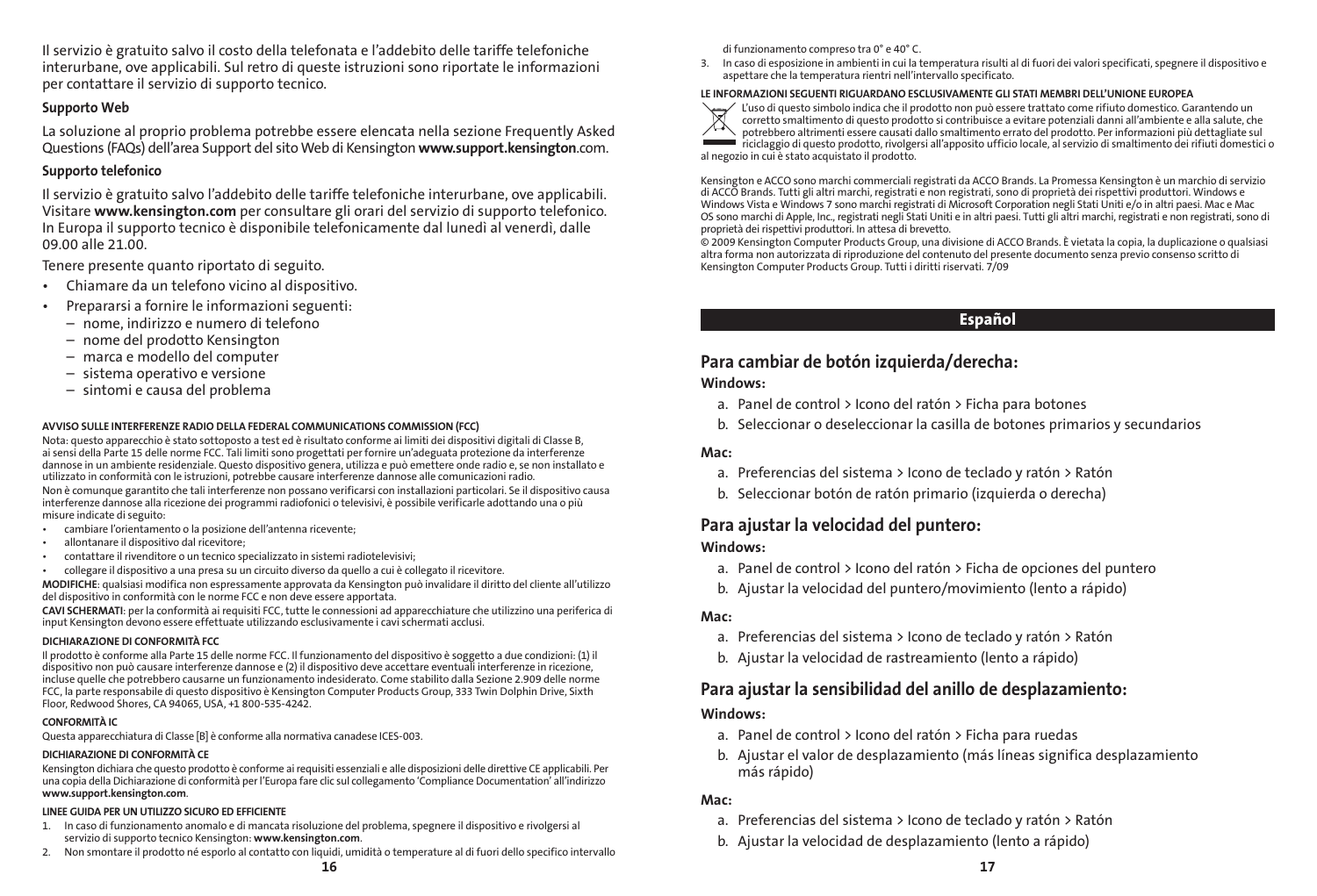### Compatibilidad

- Sistemas operativos Windows® XP, Windows Vista® y Windows® 7
- Mac<sup>®</sup> OS X versión 10.4 o posteriores

### Registro del producto Kensington

Registre su producto Kensington en línea en www.kensington.com.

### Pasos para la resolución de problemas comunes

- 1. Desconecte y vuelva a conectar la trackball.
- 2. Pruebe el dispositivo en otro puerto u ordenador.
- 3. Extraiga y limpie la bola con un paño seco empujándola desde abajo.

## Advertencia para la salud

La utilización de un teclado, un ratón o una trackball puede estar ligada a lesiones o trastornos graves. Recientes investigaciones médicas en materia de lesiones profesionales han identificado actividades normales, en apariencia inofensivas, como una causa potencial de las lesiones por estrés repetitivo ("Repetitive Stress Injuries o RSI"). La aparición de RSI está relacionada con numerosos factores, como el estado físico o médico personal, la salud general y la postura de la persona, así como sus movimientos durante el trabajo y otras actividades (incluido el uso de un teclado o un ratón). Algunos estudios sugieren que otro factor importante lo constituye el tiempo que una persona utiliza el teclado, el ratón o la trackball. Consulte a un profesional sanitario todas las dudas o preocupaciones que tenga en lo que concierne a estos factores de riesgo.

Mientras utiliza el teclado, el ratón o la trackball, es posible que sienta cierta incomodidad de forma ocasional en manos, brazos, hombros, cuello u otras partes del cuerpo. No obstante, si siente de forma frecuente en sus articulaciones incomodidad, dolor, pinchazos, molestias, hormigueo, entumecimiento, quemazón o agarrotamiento, aunque tales síntomas se produzcan cuando no esté trabajando al ordenador, NO IGNORE ESTAS SEÑALES DE ADVERTENCIA. CONSULTE RÁPIDAMENTE A UN PROFESIONAL DE LA SALUD. Estos síntomas pueden revelar trastornos de tipo RSI de afectan a los nervios, los músculos, los tendones u otras partes del cuerpo, como el síndrome del túnel carpiano, la tendonitis, la tenosinovitis y otras enfermedades.

### Asistencia técnica

Existe asistencia técnica para todos los usuarios registrados de los productos de Kensington.

### Asistencia en la Web

Es posible que encuentre la solución a su problema en la sección de preguntas más frecuentes del área de asistencia técnica (Support) del sitio web de Kensington: www.support.kensington.com.

### Asistencia telefónica

La asistencia técnica es gratuita, a menos que se realicen llamadas de larga distancia. Visite www.kensington.com para conocer las horas de atención. En Europa podrá disfrutar de asistencia técnica telefónica de lunes a viernes de 09:00 a 21:00.

Tenga esto siempre presente al llamar a asistencia técnica:

- • Llame desde un teléfono que le permita acceder al dispositivo.
- • Tenga la siguiente información a mano:
	- Nombre, dirección y número de teléfono
	- El nombre del producto de Kensington
	- Marca y modelo del ordenador
	- El software y la versión del sistema
	- Síntomas del problema y cómo se produjeron

#### DECLARACIÓN RELATIVA A INTERFERENCIAS DE RADIOFRECUENCIA DE LA COMISIÓN FEDERAL DE COMUNICACIONES (FCC)

Nota: tras la realización de las pruebas pertinentes, se ha comprobado que el presente dispositivo respeta los límites exigidos a un dispositivo digital de Clase B, conforme al título 15 de la normativa de la Comisión Federal de Comunicaciones de los EE. UU. (FCC). Estos límites se han establecido para proporcionar una protección razonable contra interferencias nocivas en instalaciones residenciales. El equipo genera, utiliza y puede radiar energía de radiofrecuencia y, si no se instala y utiliza con arreglo a las instrucciones, puede ocasionar interferencias nocivas en comunicaciones de radio.

Aun así, no existe garantía alguna de que no se producirán interferencias en una instalación determinada. Si el equipo provoca interferencias nocivas en la recepción de radio o televisión, lo cual se puede determinar encendiendo y apagando el equipo, se señala al usuario que puede intentar corregir estas interferencias tomando alguna de las siguientes medidas:

- Vuelva a orientar o a ubicar la antena receptora.
- Aumente la separación entre el equipo y el receptor.
- Pida ayuda a su distribuidor o a un técnico de radio o televisión.
- Conecte el equipo a una toma de alimentación situada en un circuito distinto al que está conectado el receptor.

MODIFICACIONES: toda modificación no aprobada expresamente por Kensington puede invalidar la autoridad del usuario para manejar el dispositivo según lo especificado en las reglamentaciones de la FCC y por ello no deberá realizarse. CABLES APANTALLADOS: con el fin de cumplir los requisitos de la FCC, todas las conexiones a equipos por medio de un dispositivo de entrada de Kensington deben realizarse utilizando únicamente el cable apantallado suministrado.

#### ENUNCIADO DE DECLARACIÓN DE CONFORMIDAD DE LA FCC

Este producto cumple con el título 15 de la normativa de la FCC. Su funcionamiento está sujeto a dos condiciones: 1) El dispositivo no debe causar interferencias nocivas y 2) el dispositivo debe aceptar toda interferencia recibida, incluidas las interferencias que podrían ocasionar un funcionamiento no deseado. A tenor de lo expuesto en el apartado 2.909 de la normativa de la FCC, la responsabilidad del presente dispositivo corresponde a Kensington Computer Products Group, 333 Twin Dolphin Drive, Redwood Shores, CA 94065, EE. UU.

#### CONFORMIDAD CON INDUSTRY CANADA

Este aparato digital de Clase B cumple la ICES-003 canadiense.

#### DECLARACIÓN DE CONFORMIDAD DE LA CE

Kensington declara que el presente producto cumple con los requisitos esenciales y otras disposiciones pertinentes de las directivas aplicables de la CE. Puede adquirirse una copia de la Declaración de conformidad del producto para Europa haciendo clic en el vínculo 'Compliance Documentation' en www.support.kensington.com.

#### DIRECTRICES DE SEGURIDAD Y USO

- 1. En caso de que el funcionamiento no sea el adecuado y si las soluciones empleadas no funcionasen, desconecte el dispositivo y póngase en contacto con el servicio de asistencia técnica de Kensington. www.kensington.com.
- 2. No desmonte el producto ni lo exponga a líquidos, humedad o temperaturas fuera del intervalo de 0° C (32° F) a 40° C (104° F).
- 3. Si el producto se expone a temperaturas fuera del intervalo indicado, desconéctelo y déjelo hasta que la temperatura alcance el intervalo normal.



LA INFORMACIÓN SIGUIENTE SÓLO SE APLICA A LOS ESTADOS MIEMBROS DE LA UNIÓN EUROPEA: La utilización del símbolo indica que el producto no se puede eliminar como cualquier otro residuo doméstico. Si garantiza la eliminación correcta del producto, contribuirá a prevenir eventuales consecuencias negativas para el medio ambiente y la salud humana las cuales podrían ser provocadas por la eliminación inadecuada del producto. Para obtener más información acerca del reciclaje del producto, póngase en contacto con las autoridades locales, el servicio de recogida de basuras o el establecimiento donde adquirió el producto.

Kensington y ACCO son marcas comerciales registradas de ACCO Brands Corporation. The Kensington Promise es una marca de servicios de ACCO Brands Corporation. El resto de marcas comerciales, registradas y sin registrar, son propiedad de sus respectivos propietarios. Windows, Windows Vista y Windows 7 son marcas registradas de Microsoft Corporation en EE.UU. u otros países. Mac y Mac OS son marcas comerciales de Apple, Inc. registradas en EE. UU. y otros países. El resto de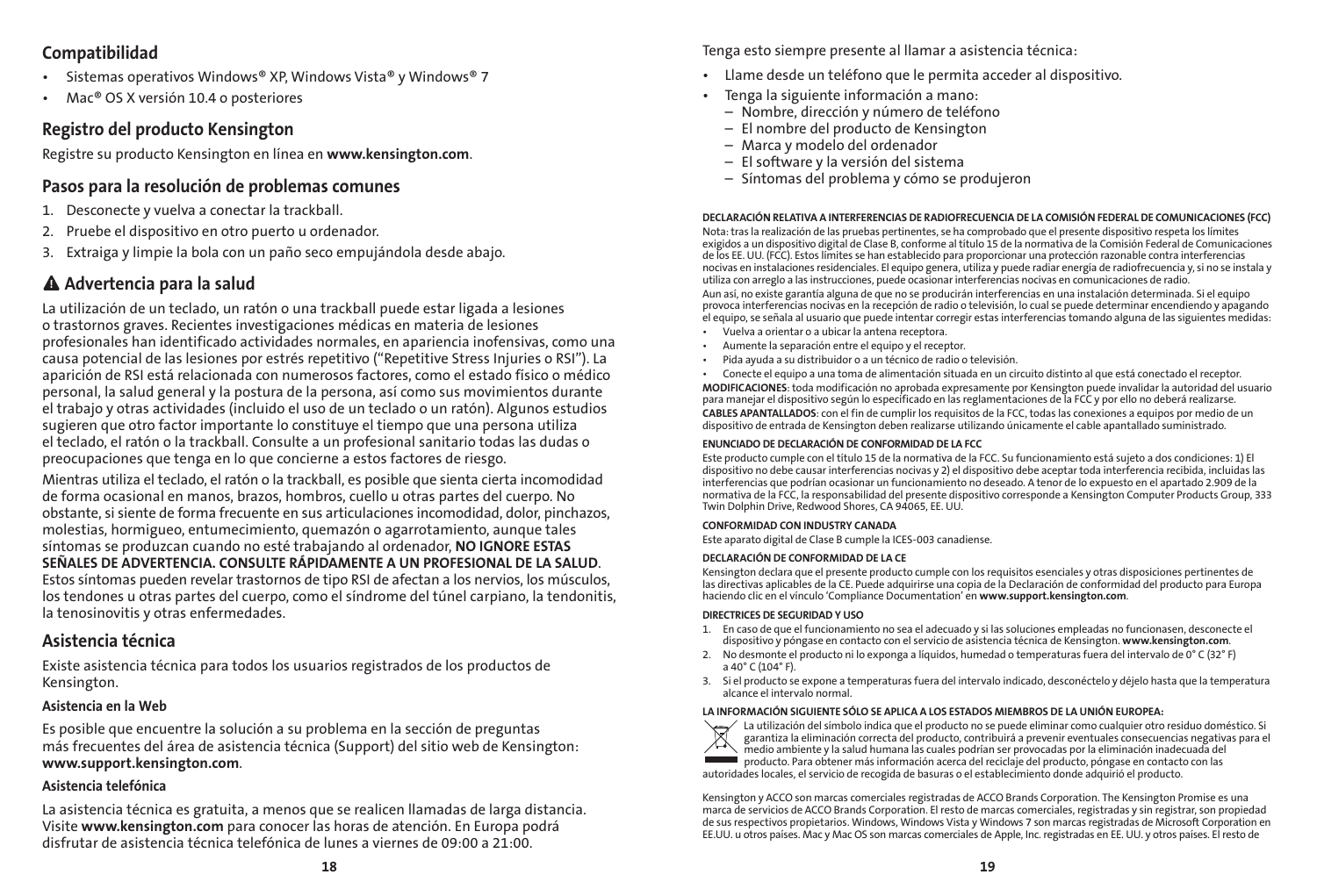marcas comerciales, registradas y sin registrar, son propiedad de sus respectivos propietarios. Pendiente de patentes. © 2009 Kensington Computer Products Group, división de ACCO Brands. Queda prohibida la copia, duplicación u otro tipo de reproducción no autorizado del contenido a que se refiere el presente documento sin la previa autorización escrita de Kensington Computer Products Group. Reservados todos los derechos. 7/09

### **Magyar**

### **A bal/jobb gombok kicserélése:**

### **Windows:**

- a. Vezérlőpult > Egér ikon > Gombok fül
- b. Elsődleges és másodlagos gombok négyzet bejelölése és a bejelölés megszüntetése

### **Mac:**

- a. Rendszerbeállítások > Billentyűzet és egér ikon > Egér
- b. Válassza ki az elsődleges egér gombot (bal vagy jobb)

### **A mutató sebességének beállítása:**

### **Windows:**

- a. Vezérlőpult > Egér ikon > Mutatóbeállítások fül
- b. Mozgás/mutató sebesség beállítása (lassúból gyorsra)

### **Mac:**

- a. Rendszerbeállítások > Billentyűzet és egér ikon > Egér
- b. Követés sebességének beállítása (lassúból gyorsra)

### **A görgetőkerék érzékenységének beállítása:**

### **Windows:**

- a. Vezérlőpult > Egér ikon > Kerék fül
- b. Görgetési érték beállítása (több sor gyorsabb görgetést jelent)

### **Mac:**

- a. Rendszerbeállítások > Billentyűzet és egér ikon > Egér
- b. Görgetés sebességének beállítása (lassúból gyorsra)

### **Kompatibilitás**

- Windows® XP, Windows Vista® és Windows® 7 operációs rendszerek
- Mac<sup>®</sup> OS X 10.4 vagy újabb

### **Kensington-termékek regisztrálása**

A Kensington-termékeket a következő webhelyen regisztrálhatja: **www.support.kensington.com**.

### **Általános hibaelhárítási lépések**

1. A pozicionáló gömb kihúzása és újbóli csatlakoztatása.

- 2. Tesztelje az eszközt egy másik porton vagy számítógépen.
- 3. Vegye ki és alulról nyomva száraz ruhával tisztítsa meg a golyót.

## **Egészségügyi figyelmeztetés**

A billentyűzet, az egér vagy a pozicionáló gömb használatából különböző súlyos sérülések és rendellenességek fakadhatnak. A foglalkozással kapcsolatos sérülések legújabb kutatásai kapcsolatba hozzák a normális, látszólag ártalmatlan tevékenységeket az ismétlődő megterhelések okozta sérülésekkel ("RSI"). Az ilyen sérüléseknek számos tényezője van, például az adott személy egészségi állapota, valamint az, hogy milyen pozícióban végzi munkáját és egyéb tevékenységeit (beleértve a billentyűzet és egér használatát is). Egyes tanulmányok szerint az is fontos tényező, hogy valaki mennyi ideig használja a billentyűzetet, az egeret vagy a pozicionáló gömböt. Ha kérdései vannak a kockázati tényezőkkel kapcsolatban, kérdezzen meg egy szakorvost.

A billentyűzet, az egér vagy a pozicionáló gömb használatakor átmeneti fájdalmak jelentkezhetnek kezeiben, karjaiban, vállaiban, nyakában és más testrészein. Ha folyamatos vagy visszatérő kellemetlen érzést, fájdalmat, lüktetést, bizsergést, viszketést, zsibbadtságot, égésérzetet vagy merevséget észlel akár más tevékenység végzésekor, akkor **NE HANYAGOLJA EL EZEKET A JELEKET. AZONNAL FORDULJON SZAKORVOSHOZ**. Ezek a tünetek az idegek, izmok, ínak és más testrészek olykor végleges sérülését jelentő problémákat jelezhetik, például kéztőalagút szindrómát, tendonitist, tenosynovitist stb.

### **Műszaki támogatás**

A műszaki támogatást a Kensington termékek összes regisztrált felhasználója igénybe veheti. A műszaki támogatás a telefonhívás (és az esetleges távolsági hívás) díját leszámítva nem jár költséggel. A műszaki támogatást nyújtó részleg kapcsolattartási adatai a kézikönyv hátoldalán találhatók.

### **Webes támogatás**

Elképzelhető, hogy a problémájára a megoldást megtalálja a "Gyakran feltett kérdések" című leírásban, amely a következő webhelyen található, a támogatást nyújtó részben: **www.support.kensington.com**.

### **Telefonos támogatás**

A technikai támogatás ingyenes, kivéve a távolsági hívásokkal kapcsolatban felmerülő költségeket. A nyitvatartási időpontokat a **www.kensington.com** webhelyen találja. Európában a technikai támogatás telefonon érhető el hétfőtől péntekig 9 és 21 óra között.

Az ügyfélszolgálat tárcsázása előtt gondoskodjon a következőkről:

- Olyan telefonkészüléket használjon, amelyről hozzáfér az eszközhöz.
- • A következő adatokat kell megadnia:
	- – Név, cím és telefonszám;
	- – A Kensington-termék neve;
	- – A számítógép gyártási adatai és típusa;
	- – A rendszerszoftver és a verziószám;
	- – A problémára utaló jelek, illetve a problémát kiváltó tényezők.

#### **A SZÖVETSÉGI KOMMUNIKÁCIÓS BIZOTTSÁG RÁDIÓFREKVENCIÁS INTERFERENCIÁRA VONATKOZÓ NYILATKOZATA**

Megjegyzés: Az eszköz tesztelése után megállapították, hogy a Szövetségi Kommunikációs Bizottság szabályainak 15. része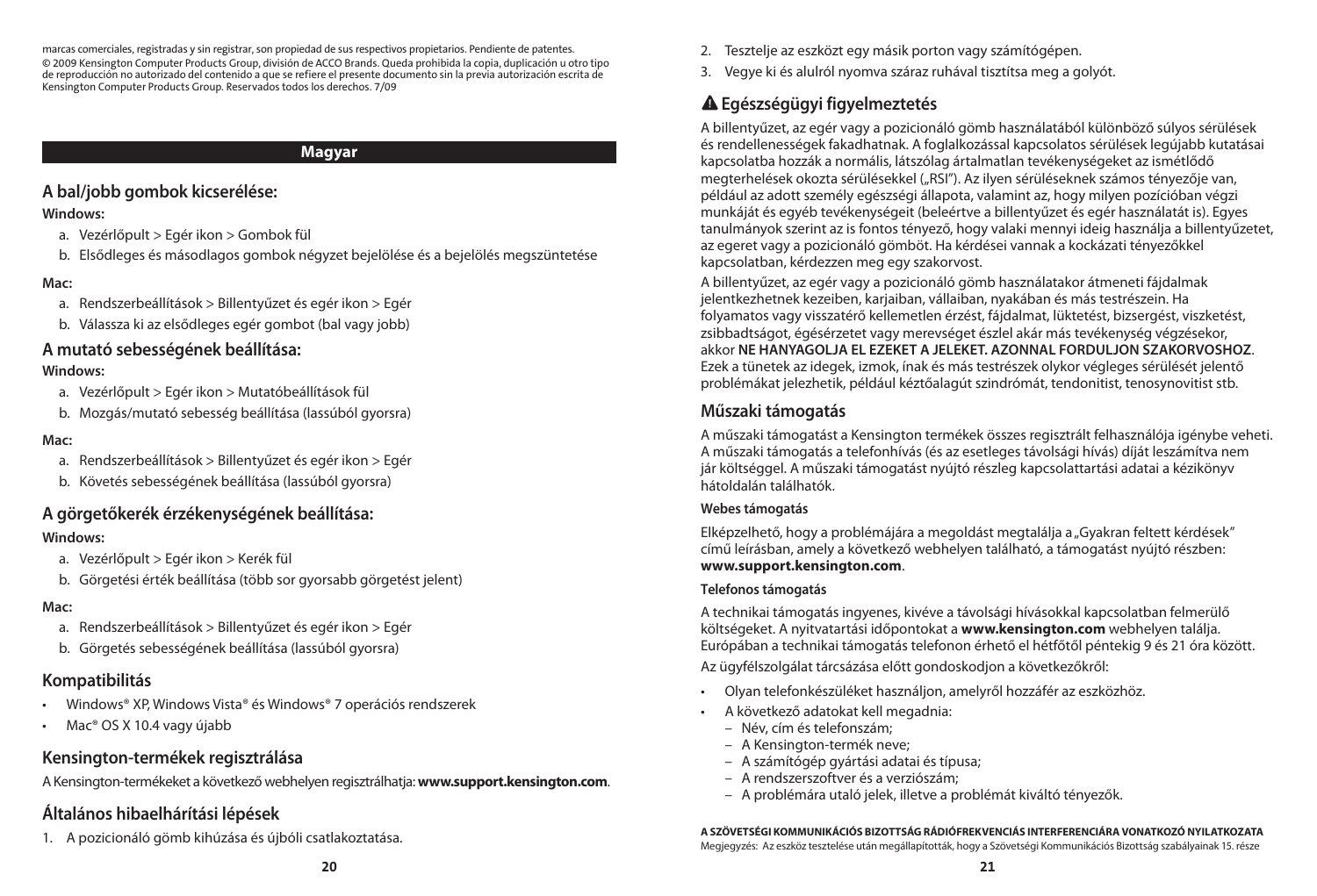szerint megfelel a B osztályú digitális eszközökre vonatkozó korlátozásoknak. Ezek a korlátozások úgy lettek kialakítva, hogy megfelelő védelmet nyújtsanak a lakossági berendezésekből származó káros interferenciák ellen. A jelen berendezés rádiófrekvenciás energiát generál, használ éssugároz ki, ezért ha nem az előírásoknak megfelelően van telepítve és használva, káros interferenciát okozhat a rádiókommunikációban.

Nincsrá garancia, hogy nem fordul elő interferencia egy adott berendezésben. Amennyiben a berendezés a rádiós vagy televíziós vételben károsinterferenciát okoz, amelyet a berendezés ki- és bekapcsolásával lehet meghatározni, az interferencia megszüntetéséhez a következő módszereket lehet alkalmazni:

- • A vételi antenna újratájolása vagy áthelyezése.
- A berendezés és a vételi egység közötti távolság növelése.
- A berendezés és a vételi egység eltérő áramkörön lévő aljzathoz való csatlakoztatása.
- Segítségkérés a kereskedőtől vagy egy tapasztalt rádió/tévészerelő szakembertől.

**MÓDOSÍTÁSOK**: A Kensington által kifejezett formában jóvá nem hagyott módosítások hatására a felhasználó már nem az FCC szabályainak megfelelően működteti a készüléket, ezért az ilyen jellegű beavatkozások nem engedélyezettek.

**ÁRNYÉKOLT KÁBELEK**: Az FCC előírásainak teljesítése érdekében a Kensington típusú bemeneti eszközöket használó összes berendezés csatlakoztatásához kizárólag árnyékolt kábeleket szabad alkalmazni.

#### **FCC MEGFELELŐSÉGI NYILATKOZAT**

Ez a termék megfelel az FCC szabályok 15. részének. A működtetésre két feltétel vonatkozik: (1) Ez az eszköz nem okoz káros interferenciát, illetve (2) az eszköznek el kell fogadnia a kapott interferenciát, ide értve azokat az interferenciákat is, amelyek nem megfelelő működést eredményezhetnek. Az FCC szabályok 2.909. részében meghatározottak szerint az eszközért a Kensington Computer Products Group (333 Twin Dolphin Drive, Redwood Shores, CA 94065, USA) vállal felelősséget.

#### **KANADA TERÜLETÉN ÉRVÉNYES MEGFELELŐSÉG**

Ez a [B] osztályú digitális berendezés megfelel a kanadai ICES-003 szabványnak.

#### **EK MEGFELELŐSÉGI NYILATKOZAT**

A Kensington vállalat kijelenti, hogy a termék megfelel az ide vonatkozó EK irányelvek alapvető követelményeinek és egyéb fontos rendelkezéseinek.

Európában a termékre vonatkozó megfelelőségi nyilatkozat másolatát a **www.support.kensington.com** webhelyen található "Compliance Documentation" (Megfelelőségi dokumentáció) hivatkozásra kattintva olvashatja el.

#### **BIZTONSÁGI ÉS HASZNÁLATI ÚTMUTATÓ**

- 1. Amennyiben a berendezés működése nem megfelelő, és a felhasználó által kezdeményezett hibaelhárítás sikertelen, kapcsolja ki a készüléket, és hívja a Kensington műszaki támogatást nyújtó szakembereit. **www.kensington.com**.
- 2. Ne szerelje szét a terméket, és ne tegye ki bárminemű folyadék, nedvesség, illetve olyan hőmérséklet hatásának, amely kívül esik a működéshez meghatározott 0 – 40 °C-ostartományon.
- 3. Amennyiben a terméket olyan hőmérséklet éri, amely a tartományon kívül esik, kapcsolja ki a készüléket, és várja meg, amíg a hőmérséklet visszatér a normál működéshez szükséges tartományba.

AZ EURÓPAI UNIÓ TAGORSZÁGAIBAN ÉRVÉNYES TUDNIVALÓK<br>Azzimbólum használata azt jelzi, hogy a termék nem kezelhető háztartási hulladékként. Ha meggyőződik arról, hogy<br>a termék leselejtezése megfelelő módon történik, segít me következményeket, amelyek a környezetre és az emberi egészségre károsak lehetnek. A termék újrahasznosításával kapcsolatosrészletestudnivalókért forduljon a helyi városi hivatalhoz, a háztartási hulladékok leselejtezését végző szolgáltatóhoz, vagy keresse fel a terméket értékesítő üzletet.

A Kensington és az ACCO az ACCO Brands bejegyzett védjegye. A "Kensington Promise" az ACCO Brands védjegyoldalom alatt álló szolgáltatása. Az összes egyéb bejegyzett és nem bejegyzett védjegy a megfelelő tulajdonosok védjegye. A Windows, a Windows Vista és a Windows 7 az Egyesült Államokban és/vagy más országokban a Microsoft Corporation bejegyzett védjegye. A Mac ás a Mac OS az Apple Computer, Inc. bejegyzett védjegyei az Egyesült Államokban és más országokban. Az összes egyéb bejegyzett és nem bejegyzett védjegy a megfelelő tulajdonosok védjegye. Más védjegyek bejegyzés alatt állnak.

©2009 Kensington Computer Products Group, az ACCOBrands egyik részlege. A tartalom jogosulatlan másolása,sokszorosítása vagy egyéb módon történő felhasználása a Kensington Computer Products Group írásos beleegyezése nélkül nem engedélyezett. Minden jog fenntartva. 7/09

#### **Čeština**

### **Přepínání levých/pravých tlačítek:**

#### **Windows:**

- a. Ovládací panely > Ikona Myš > karta Tlačítka
- b. Zaškrtněte či odškrtněte pole Zaměnit první a druhé tlačítko

#### **Mac:**

- a. Předvolby systému > ikona Klávesnice a myš > Myš
- b. Zvolte Primární tlačítko myši (levé či pravé)

#### **Nastavení rychlosti ukazatele:**

#### **Windows:**

- a. Ovládací panely > Ikona Myš > karta Možnosti ukazatele
- b. Nastavte Pohyb/rychlost ukazatele (malá či velká)

#### **Mac:**

- a. Předvolby systému > ikona Klávesnice a myš > Myš
- b. Nastavte Pohyb/rychlost ukazatele (malá či velká)

#### **Nastavení citlivosti skrolovacího kolečka:**

#### **Windows:**

- a. Ovládací panely > Ikona Myš > karta Kolečko
- b. Upravte hodnotu Posunování (větší počet řádků znamená rychlejší posun)

#### **Mac:**

- a. Předvolby systému > ikona Klávesnice a myš > Myš
- b. Nastavte Rychlost pohybu (malá či velká)

#### **Kompatibilita**

- • Operační systémy Windows® XP a Windows Vista™ a Windows® 7
- Mac<sup>®</sup> OS X verze 10.4 nebo novější

### **Registrace produktu společnosti Kensington**

Zaregistrujte si produkt společnosti Kensington online na adrese **www.kensington.com**.

#### **Běžná řešení problémů**

- 1. Odpoite a znovu zapoite Trackball.
- 2. Ověřte funkčnost zařízení na jiném portu nebo počítači.
- 3. Vyjměte a očistěte kuličku, kterou vytáhnete zespod, suchým hadříkem.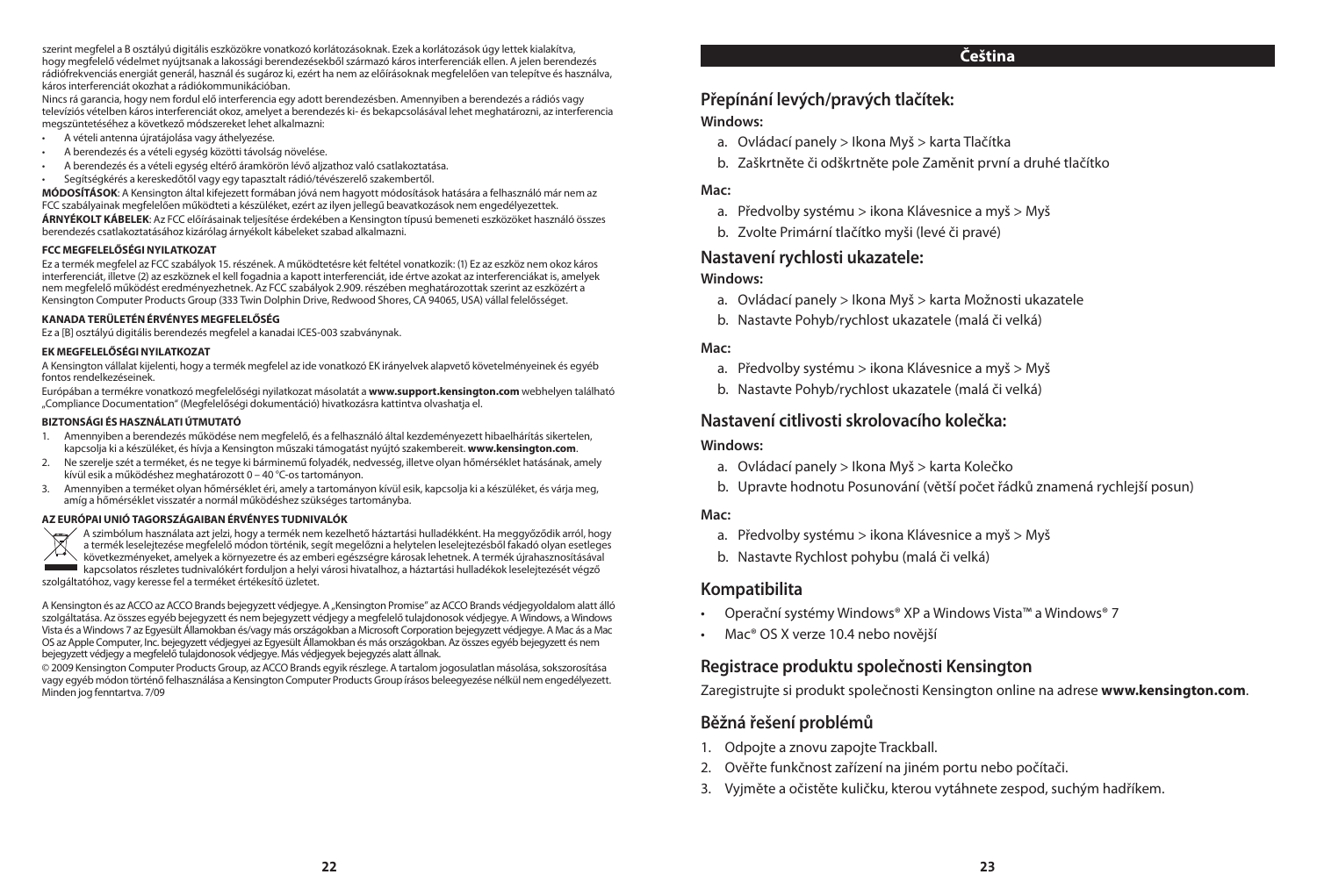### **Zdravotní varování**

Používání klávesnice, myši či trackballu může způsobovat vážná poranění nebo nemoci. Nedávné zdravotní výzkumy pracovních poranění označily normální zdánlivě neškodné aktivity jako potencionální příčinu onemocnění z opakovaného přepětí ("RSI"). Mnoho faktorů může být původcem nemoci RSI. Mezi ně patří zdravotní a fyzický stav osoby, celkové zdraví a způsob polohy těla či ostatních aktivit během práce (včetně používání klávesnice a myši). Některé studie navrhují, aby množství času stráveného prací s klávesnicí, myší či trackballem bylo také jedním z faktorů. Poraďte se s kvalifikovaným zdravotníkem, máte-li nějaké otázky nebo obavy ohledně těchto rizikových faktorů.

Při používání klávesnice, myši či trackballu můžete pociťovat občasné nepohodlí rukou, paží, ramen, krku nebo jiných částí těla. Také můžete pocítit některé symptomy, jako je trvalé či vracející se nepohodlí, bolest, pulzující bolest, brnění, necitlivost, pocit pálení nebo ztuhlost, i když zrovna nepracujete s počítačem. **NEIGNORUJTE TATO VAROVNÁ ZNAMENÍ. OKAMŽITĚ VYHLEDEJTE POMOC KVALIFIKOVANÉHO ZDRAVOTNÍKA** Tyto symptomy mohou být příznaky nemocí RSI, které trvale postihují nervy, svaly, šlachy a ostatní části těla, jako jsou například syndrom karpálního tunelu, zánět šlach, tenosynovitida a další.

### **Technická podpora**

Technická podpora je k dispozici všem registrovaným uživatelům produktů společnosti Kensington. Tato služba není zpoplatněna jinak než náklady na telefonní hovor. Informace o kontaktech na technickou podporu můžete nalézt na zadní straně této příručky.

#### **Podpora na webu**

Odpově´d na svůj problém můžete nalézt v části Frequently Asked Questions (FAQ – často kladené dotazy) stránek podpory společnosti Kensington. **www.support.kensington.com**.

#### **Podpora po telefonu**

Kromě případných poplatků za dálkové hovory nejsou za technickou podporu účtovány žádné poplatky. Pracovní dobu oddělení podpory po telefonu zjistíte na stránkách **www.kensington.com**. V Evropě je technická podpora k dispozici od pondělí do pátku od 9:00 do 21:00 hod.

Když voláte na linku podpory, mějte na paměti následující:

- Zavolejte z telefonu z místa, odkud máte přístup k zařízení.
- Připravte si následující informace:
	- – jméno, adresu a telefonní číslo,
	- – název produktu,
	- – značku a model vašeho počítače,
	- – operační systém a jeho verzi,
	- – symptomy problému a co k němu vedlo.

### **PROHLÁŠENÍ FEDERAL COMMUNICATIONS COMMISSION O VYSOKOFREKVENČNÍM RUŠENÍ**

Poznámka: Toto zařízení bylo ověřeno a odpovídá omezením třídy B pro digitální zařízení podle části 15 předpisů FCC. Tyto limity jsou stanoveny tak, aby byla dodržena dostatečná ochrana proti nebezpečným interferencím při domácí instalaci. Toto zařízení produkuje, využívá a může vyzařovat vysokofrekvenční energii a, není-li instalováno a používáno v souladu s pokyny, může způsobitškodlivé interference radiokomunikačním systémům.

Není ale zaručeno, že se tato interference nevyskytne při určité konkrétní instalaci. Zda toto zařízení způsobuje škodlivou interferenci příjmu televizního nebo radiového signálu, můžete zjistit následovně:

- Přesměrujte nebo přemístěte přijímací anténu.
- Zvyšte vzdálenost mezi zařízením a přijímačem.
- Zapojte zařízení do elektrické zásuvky jiného okruhu, než je ten, ke kterému je připojen přijímač.
- Poraďte se s dealerem nebo se zkušeným rádio-TV technikem.

**ÚPRAVY**: Změny nebo úpravy, které nebyly výslovně schváleny společností Kensington, mají za následek neplatnost oprávnění k používání přístroje podle omezení FCC a nesmí být prováděny.

**STÍNĚNÉ KABELY**: Má-li zařízenísplňovat požadavky stanovené FCC, musí být všechna propojeníse zařízením využívajícím vstupní zařízení Kensington provedena výhradně pomocí dodávaných stíněných kabelů.

#### **PROHLÁŠENÍ O SOULADU S PŘEDPISY FCC**

Tento produkt odpovídá části 15 předpisů FCC. Provoz na základě dvou podmínek: (1) Zařízení nesmí způsobovatškodlivé interference a (2) zařízení musí přijmout veškeré přijaté interference včetně těch, které mohou mít nežádoucí vliv. Podle části 2.909 předpisů FCC je stranou odpovědnou za toto zařízeníspolečnost Kensington Computer Products Group, 333 Twin Dolphin Drive, Redwood Shores, CA 94065, USA.

#### **SOULAD S KANADSKÝMI PRŮMYSLOVÝMI PŘEDPISY**

Toto digitální zařízení třídy [B] odpovídá kanadskému předpisu ICES-003.

#### **PROHLÁŠENÍ O SOULADU S PŘEDPISY CE**

Společnost Kensington tímto prohlašuje, že tento výrobek odpovídá stanoveným požadavkům a jiným se vztahujícím ustanovením platných směrnic ES.

Kopii tohoto Prohlášení o souladu s předpisy pro Evropu je možné získat po klepnutí na odkaz "Compliance Documentation" (dokumenty o souladu) na stránkách **www.support.kensington.com**.

#### **BEZPEČNOSTNÍ POKYNY A POKYNY PRO POUŽÍVÁNÍ**

- 1. Pokud zařízení nefunguje a pokusy o vyřešení potížíselhaly, vypněte zařízení a kontaktujte technickou podporu společnosti Kensington. **www.support.kensington.com**.
- 2. Produkt nerozebírejte ani jej nevystavujte působení kapalin, vlhkosti nebo teplot mimo přípustné provozní rozsahy 0 - 40 °C.
- 3. Pokud je produkt vystaven působení teplot mimo přípustný rozsah, vypněte jej a vyčkejte, dokud se teplota nevrátí do přípustných hodnot.

#### **INFORMACE PRO ČLENSKÉ STÁTY EU**



Použitísymbolu znamená, že produkt nelze likvidovats běžným odpadem. Zajištěním správné likvidace výrobku

pomůžete zabránit možným negativním následkům pro životní prostředí a lidské zdraví, které by jinak mohly být

způsobeny nevhodným nakládáním při likvidaci tohoto výrobku. Máte-li zájem o podrobnější informace o recyklaci tohoto produktu, obraťte se na místní obecní úřad,společnost zajišťující odvoz domácího odpadu nebo prodejnu, ve které jste produkt zakoupili.

Kensington i ACCO są zastrzeonymi znakami towarowymi firmy ACCO Brands. Kensington Promise jest znakiem usługowym firmy ACCO Brands. Všechny ostatní registrované i neregistrované ochranné známky jsou majetkem příslušných vlastníků. Windows, Windows Vista a Windows 7 jsou registrované obchodní značky nebo značky společnosti Microsoft ve Spojených státech anebo dalších zemích. Mac a Mac OS jsou ochranné známky společnosti Apple, Inc., registrované v USA a dalších zemích. Všechny ostatní registrované a Neregistrované ochranné známky jsou majetkem příslušných vlastníků. Patenty čekající na udělení. © 2009 Kensington Computer Products Group, divize společnosti ACCO Brands.Jakékoliv nepovolené kopírování, duplikování a jiná reprodukce uvedeného obsahu je bez písemného souhlasu společnosti Kensington Computer Products Group zakázáno. Všechna práva vyhrazena. 7/09

### **Polski**

### **Aby przełączyć prawy/lewy przycisk:**

#### **System Windows:**

- a. Panel sterowania > ikona myszy > karta przycisków
- b. Zaznacz pole przełączenia przycisków podstawowych i pomocniczych lub usuń jego zaznaczenie.

#### **System Mac:**

a. Preferencje systemu > ikona klawiatury i myszy > pozycja myszy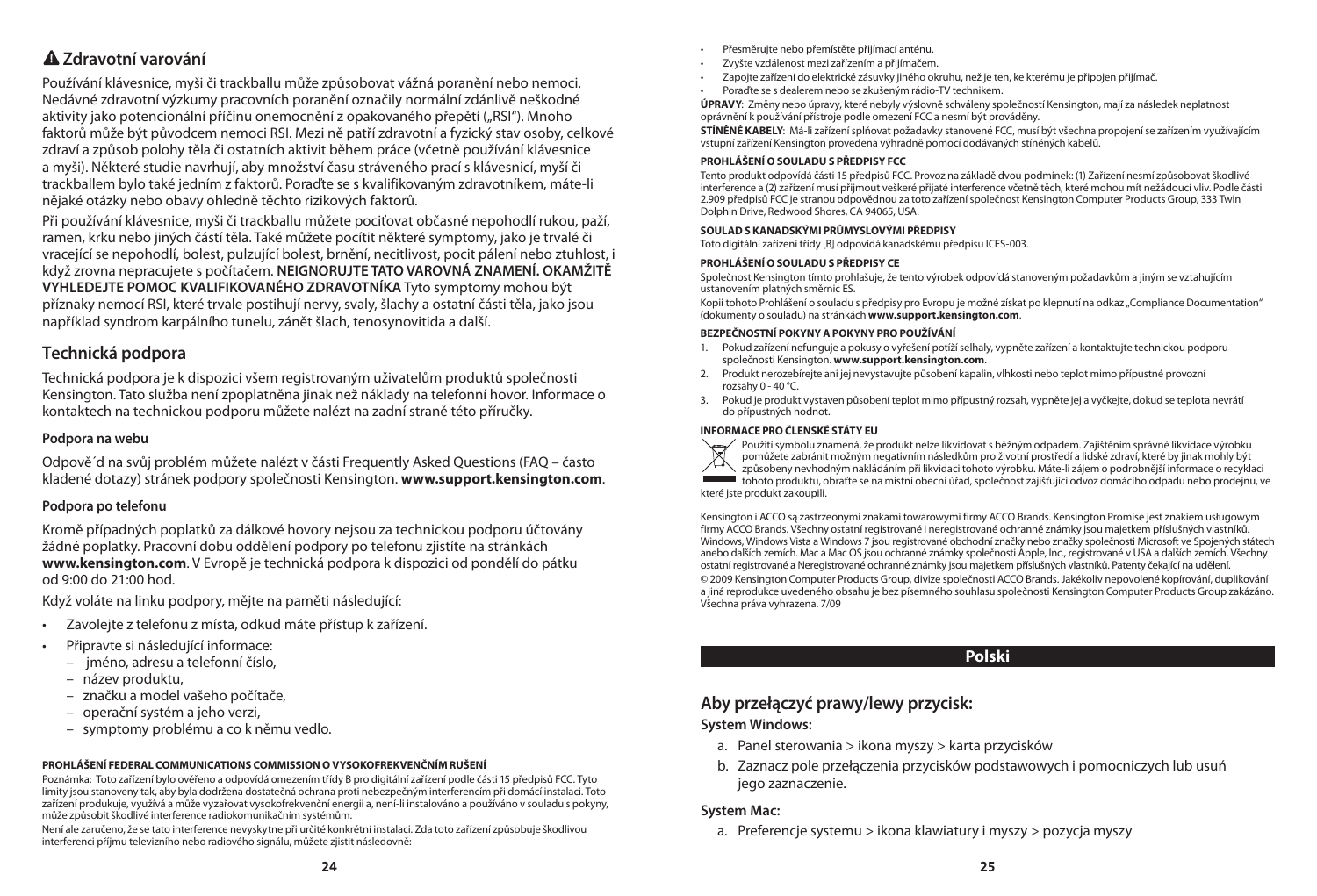b. Wybierz główny przycisk myszy (lewy lub prawy)

### **Aby dostosować szybkość wskaźnika:**

### **System Windows:**

- a. Panel sterowania > ikona myszy > karta opcji wskaźnika
- b. Dostosuj szybkość wskaźnika (od niskiej do wysokiej)

### **System Mac:**

- a. Preferencje systemu > ikona klawiatury i myszy > pozycja myszy
- b. Dostosuj szybkość wskaźnika (od niskiej do wysokiej)

### **Aby dostosować czułość pierścienia przewijania:**

### **System Windows:**

- a. Panel sterowania > ikona myszy > karta rolki
- b. Dostosuj wartość przewijania (więcej wierszy to szybsze przewijanie)

### **System Mac:**

- a. Preferencje systemu > ikona klawiatury i myszy > pozycja myszy
- b. Dostosuj szybkość przewijania (od niskiej do wysokiej)

### **Zgodność**

- Systemy operacyjne Windows® XP, Windows Vista® oraz Windows® 7
- Mac<sup>®</sup> OS X wersia 10.4 lub nowsza

### **Rejestrowanie produktu firmy Kensington**

Produkt firmy Kensington można zarejestrować online pod adresem **www.kensington.com**.

### **Rozwiązywanie najczęściej występujących problemów**

- 1. Odłącz i ponownie podłącz urządzenie trackball.
- 2. Sprawdź, czy urządzenie działa po podłączeniu do innego portu komputera.
- 3. Wyjmij kulkę i wyczyść ją za pomocą suchej szmatki, popychając od dołu.

## **Ostrzeżenie dotyczące zdrowia**

Używanie klawiatury, myszy lub urządzenia trackball można powiązać z poważnymi urazami lub zaburzeniami. W najnowszych badaniach medycznych chorób zawodowych ustalono, że normalne, na pozór nieszkodliwe czynności mogą być przyczyną chorób wywoływanych przeciążeniem (RSI). Wiele czynników jest związanych z występowaniem chorób RSI, włącznie ze stanem medycznym i fizycznym osoby, ogólnym stanem zdrowia oraz pozycją przyjmowaną w trakcie pracy i innych czynności (włącznie z używaniem klawiatury lub myszki). Niektóre badania sugerują, że ilość czasu spędzana na używaniu klawiatury, myszy lub urządzenia trackball również może stanowić jeden z czynników. W razie jakichkolwiek pytań lub obaw związanych z tymi czynnikami ryzyka skontaktuj się z wykwalifikowanym pracownikiem służby zdrowia.

Przy używaniu klawiatury, myszy lub urządzenia trackball może występować okazjonalne uczucie dyskomfortu dłoni, rąk, ramion, szyi lub innych części ciała. Jednakże w razie doświadczenia takich objawów, jak trwały lub nawracający dyskomfort, ból, pulsowanie, bolesność, mrowienie, drętwienie, uczucie gorąca lub sztywność, nawet, jeżeli te objawy występują, kiedy nie pracujesz przy komputerze, **NIE WOLNO IGNOROWAĆ TAKICH OBJAWÓW OSTRZEGAWCZYCH. NALEŻY BEZZWŁOCZNIE ZWRÓCIĆ SIĘ O POMOC LEKARSKĄ**. Te objawy mogą być oznakami powodujących niepełnosprawność zespół RSI nerwów, mięśni, ścięgien lub innych części ciała, np. zespół cieśni kanału nadgarstka, zapalenie ścięgna, zapalenie pochewki ścięgna i inne.

### **Pomoc techniczna**

Z pomocy technicznej mogą korzystać wszyscy zarejestrowani użytkownicy produktów firmy Kensington. Pomoc techniczna jest bezpłatna, poza kosztami połączeń telefonicznych, w tym połączeń międzystrefowych lub międzynarodowych. Dane kontaktowe działu pomocy technicznej znajdują się na tylnej okładce tej instrukcji.

### **Witryna WWW**

Rozwiązanie problemu można znaleźć w części z odpowiedziami na często zadawane pytania (Frequently Asked Questions (FAQ)) w obszarze pomocy technicznej w witrynie internetowej firmy Kensington: **www.support.kensington.com**.

### **Obsługa telefoniczna**

Nie ma opłaty za wsparcie techniczne za wyjątkiem opłat za połączenie telefoniczne wg stawek operatora. Godziny pracy telefonicznej pomocy technicznej dostępne są pod adresem **www.kensington.com**. W Europie telefoniczna pomoc techniczne jest dostępna od poniedziałku do piątku w godzinach od 09:00 do 21:00.

Należy pamiętać o następujących szczegółach:

- • Podczas rozmowy telefonicznej urządzenie musi być pod ręką.
- Użytkownik musi podać następujące informacje:
	- – imię i nazwisko, adres i numer telefonu;
	- – nazwę produktu firmy Kensington;
	- – markę i model komputera;
	- – informacje o systemie operacyjnym i jego wersji;
	- – symptomy problemu i ich źródło.

#### **OŚWIADCZENIE FEDERALNEJ KOMISJI DS. KOMUNIKACJI (FEDERAL COMMUNICATIONS COMMISSION) NA TEMAT ZAKŁÓCEŃ O CZĘSTOTLIWOŚCI RADIOWEJ**

Uwaga: To urządzenie zostało sprawdzone pod kątem spełniania wymogów dotyczących urządzeń cyfrowych klasy B, zgodnie z częścią 15 przepisów FCC. Stwierdzono, że urządzenie spełnia te wymogi. Te wymogi powstały w celu zapewnienia rozsądnego zabezpieczenia przed szkodliwymi zakłóceniami w obszarach mieszkalnych. To urządzenie generuje, wykorzystuje i może emitować energię o częstotliwości radiowej. Jeśli nie zostanie zainstalowane i nie będzie używane zgodnie z zaleceniami, może być źródłem szkodliwych zakłóceń w komunikacji radiowej.

Nie ma jednak gwarancji, że zakłócenia nie wystąpią w określonych warunkach. Jeśli urządzenie jest źródłem szkodliwych zakłóceń w odbiorze sygnałów radiowych lub telewizyjnych, można wykonać następujące czynności:

- zmienić kierunek lub miejsce ustawienia anteny odbiorczej;
- zwiększyć odległość między urządzeniem a odbiornikiem;
- podłączyć urządzenie do gniazdka będącego częścią obwodu innego niż ten, którego częścią jest gniazdko, do którego aktualnie jest podłączony odbiornik;

skontaktować się ze sprzedawcą lub doświadczonym serwisantem RTV w celu uzyskania pomocy. **ZMIANY**: Zmiany, które nie zostały jednoznacznie zatwierdzone przez firmę Kensington, mogą spowodować odebranie użytkownikowi prawa do korzystania z urządzenia na mocy przepisów FCC. Dlatego takich zmian nie należy wprowadzać.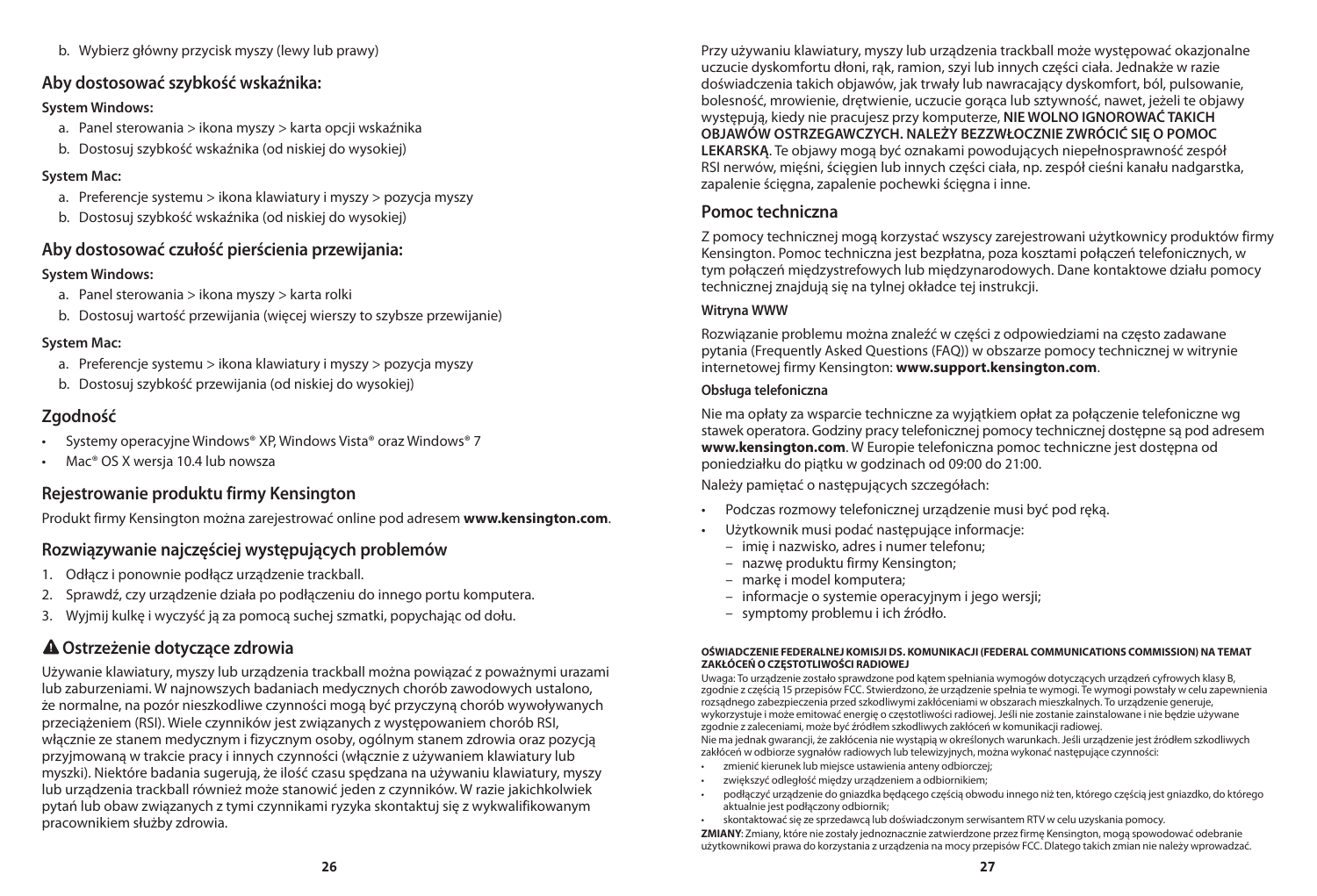#### **DEKLARACJA ZGODNOŚCI FCC**

Ten produkt spełnia wymogi określone w części 15 przepisów FCC. Urządzenie musi spełniać dwa warunki: (1) Nie może powodować szkodliwych zakłóceń i (2) musi odbierać wszelkie zakłócenia, w tym te, które mogą powodować nieprawidłowe działanie urządzenia. Zgodnie z postanowieniami części 2.909 przepisów FCC,stroną odpowiedzialną za to urządzenie jest: Kensington Computer Products Group, 333 Twin Dolphin Drive, Redwood Shores, CA 94065, USA.

#### **ZGODNOŚĆ Z PRZEPISAMI INDUSTRY CANADA**

To urządzenie cyfrowe klasy [B]spełnia wymagania normy kanadyjskiej ICES-003.

#### **DEKLARACJA ZGODNOŚCI WE**

Firma Kensington oświadcza, że ten produkt spełnia podstawowe wymagania i inne warunki odpowiednich dyrektyw WE. W Europie egzemplarz deklaracji zgodności tego produktu można otrzymać, klikając łącze "Compliance Documentation" w witrynie internetowej **www.support.kensington.com**.

#### **BEZPIECZEŃSTWO I ZALECENIA DOTYCZĄCE UŻYTKOWANIA**

- 1. Jeśli urządzenie nie działa prawidłowo i jeśli próby usunięcia problemów zakończyły się niepowodzeniem, należy wyłączyć urządzenie iskontaktować się telefonicznie z działem pomocy technicznej firmy Kensington, **www.support.kensington.com**.
- 2. Produktu nie należy rozmontowywać, narażać na działanie płynów, wilgoci, pary lub temperatur poza zalecanymi zakresami roboczymi od 0°C do 40°C.
- 3. Jeśli produkt zostanie narażony na działanie temperaturspoza zakresu należy go wyłączyć i zaczekać, aż temperatura będzie odpowiednia.

#### **INFORMACJE TYLKO DLA UŻYTKOWNIKÓW W KRAJACH NALEŻĄCYCH DO UNII EUROPEJSKIEJ**



Jeśli produkt jest oznaczony tym symbolem, nie można go wyrzucać jako odpadu komunalnego. Dzięki właściwej utylizacji produktu pomagasz zapobiegać potencjalnemu negatywnemu działaniu na środowisko i na ludzkie zdrowie. Szczegółowe informacje na temat recyklingu produktu można uzyskać w lokalnym urzędzie, firmie zajmującejsię wywozem odpadów lub w sklepie, w którym został zakupiony produkt.

Kensington i ACCO są zastrzeżonymi znakami towarowymi firmy ACCO Brands. Kensington Promise jest znakiem usługowym firmy ACCO Brands. Pozostałe zastrzeżone i niezastrzeżone znaki towarowe są własnością odpowiednich podmiotów. Windows, Windows Vista oraz Windows 7 są zastrzeżonymi znakami towarowymi lub znakami towarowymi firmy Microsoft Corporation na terenie Stanów Zjednoczonych i/lub innych krajów. Mac i Mac OS są znakami towarowymi firmy Apple Computer, Inc., zastrzeżonymi w USA oraz w innych krajach. Wszystkie pozostałe zastrzeżone

i niezastrzeżone znaki towarowe są własnością ich odpowiednich właścicieli. Procedura patentowa w toku.

© 2009 Kensington Computer Products Group, oddział firmy ACCO Brands. Kopiowanie, powielanie lub reprodukcja w inny sposób niniejszych materiałów bez pisemnej zgody firmy Kensington Computer Products Group jestsurowo zabroniona. Wszelkie prawa zastrzeżone. 7/09

### **Русский**

### **Для изменения назначений кнопок мыши последовательно выберите указанные ниже элементы интерфейса.**

#### **Для Windows:**

- a. Панель управления > Мышь > Кнопки мыши.
- b. Установите или снимите флажок «Обменять назначение мыши».

### **Для Mac:**

- a. Параметры системы > Клавиатура и мышь > Мышь.
- b. Выберите основную кнопку мыши (левую или правую).

### **Для настройки скорости движения указателя последовательно выберите указанные ниже элементы интерфейса. Для Windows:**

- a. Панель управления > Мышь > Параметры указателя.
- b. Задайте скорость движения указателя (от малой до высокой).

#### **Для Mac:**

- a. Параметры системы > Клавиатура и мышь > Мышь.
- b. Задайте скорость движения (от малой до высокой).

### **Для настройки чувствительности кольца прокрутки последовательно выберите указанные ниже элементы интерфейса.**

#### **Для Windows:**

- a. Панель управления > Мышь > Колесико.
- b. Задайте скорость прокрутки (чем больше строк, тем быстрее прокрутка).

#### **Для Mac:**

- a. Параметры системы > Клавиатура и мышь > Мышь.
- b. Задайте скорость прокрутки (от малой до высокой).

### **Совместимость**

- • Операционные системы Windows® XP, Windows Vista® и Windows® 7
- Операционная система Mac® OS X версии 10.4 или более новой

### **Регистрация вашего продукта Kensington**

Для получения гарантийного обслуживания и сведений о новых продуктах Kensington зарегистрируйте этот продукт на сайте **www.kensington.com**.

### **Основные шаги при поиске неисправностей**

- 1. Отключите трекбол и подключите его заново.
- 2. Проверьте устройство с другим портом компьютера
- 3. Надавите снизу, чтобы снять шарик. Затем протрите его сухой материей.

### **Предупреждение о вреде для здоровья**

Использование клавиатуры, мыши или трекбола может привести к ряду серьезных заболеваний и получению травм. Согласно данным, полученным в ходе последних медицинских исследований по профессиональным заболеваниям, было установлено, что обычная, безвредная на первый взгляд деятельность является потенциальной причиной получения травм от многократно повторяющихся мышечных напряжений (RSI). Причиной возникновения этого синдрома могут стать многие факторы: физическое состояние и общее самочувствие человека, а также положение его тела во время работы и других видов деятельности (в том числе при использовании клавиатуры или мыши). Согласно некоторым исследованиям, время, проведенное за использованием клавиатуры, мыши или трекбола, также является фактором заболевания. В случае возникновения каких-либо вопросов относительно данных факторов риска, обратитесь к квалифицированному врачу.

При использовании клавиатуры, мыши или трекбола возможны периодические боли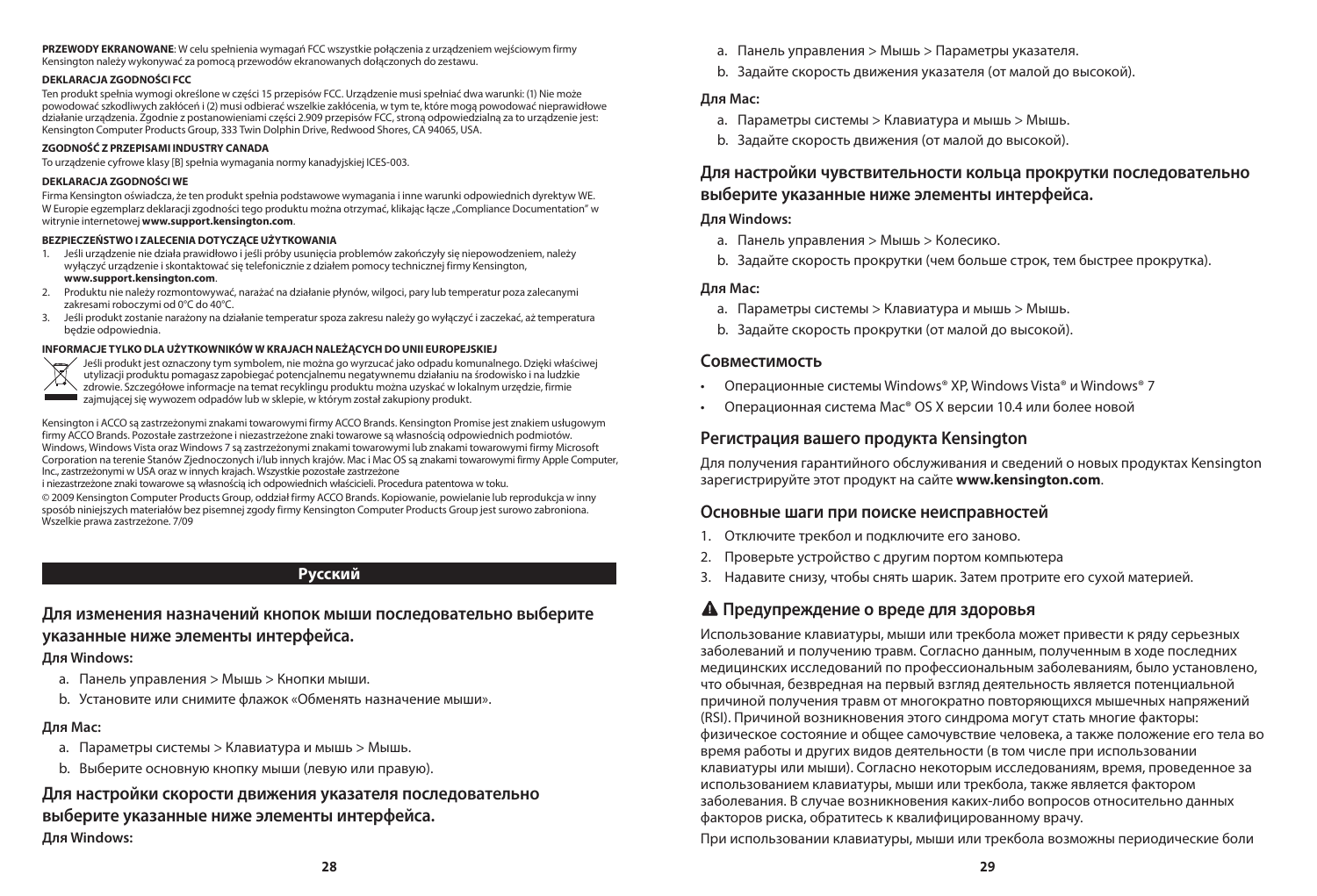в руках, плечах, шее и других частях тела. Однако если вы замечаете такие симптомы, как постоянная или периодическая боль, пульсация, ноющая боль, покалывание, онемение, чувство жжения или оцепенения, и, тем более, в том случае если такие симптомы проявляются, даже если вы не работаете за компьютером, **НЕ ИГНОРИРУЙТЕ ЭТИ СИМПТОМЫ. НЕЗАМЕДЛИТЕЛЬНО ОБРАТИТЕСЬ К КВАЛИФИЦИРОВАННОМУ ВРАЧУ**. Данные симптомы могут быть признаками хронического заболевания нервов, мышц, сухожилий и других частей тела, например, таких заболеваний, как кистевой туннельный синдром, тендинит, теносиновит и другие.

#### **Техническая поддержка**

Техническая поддержка доступна для всех зарегистрированных пользователей изделий компании Kensington. Контактная информация о технической поддержке имеется на обратной стороне обложки данного руководства.

#### **Веб-поддержка**

Вы можете найти ответ на ваш вопрос на странице ответов на часто задаваемые вопросы (FAQ) раздела технической поддержки сайта: **www.support.kensington.com**.

#### **Телефонная поддержка**

3вонок в службу поддержки бесплатный, за исключением междугородних и международных звонков. Чтобы узнать часы работы службы поддержки по телефону, посетите **www.kensington.com**. В Европе служба технической поддержки по телефону работает с понедельника по пятницу, с 09:00 до 21:00.

Пожалуйста, учтите следующее, когда будете звонить в службу поддержки:

- Звоните с телефона, расположенного рядом с устройством.
- Будьте готовы предоставить следующую информацию:
	- – Имя, адрес и номер телефона
	- Название изделия компании Kensington
	- – Изготовитель и модель вашего компьютера
	- Ваше системное программное обеспечение и его версия
	- Признаки неисправности и что послужило причиой ее возникновения

#### **ПОЛОЖЕНИЕ О РАДИОПОМЕХАХ ФЕДЕРАЛЬНОЙ КОМИССИИ ПО СВЯЗИ**

Примечание: данное устройство было проверено и признано соответствующим ограничениям для цифровых устройств класса B в соответствии с Частью 15 правил Федеральной Комиссии по связи. Данные ограничения разработаны, чтобы обеспечить разумную защиту от вредного влияния в жилых помещениях. Данное оборудование вырабатывает, использует и может излучать радиочастотную энергию и, если установлено и используется не в соответствии с инструкциями, может создавать помехи линиям радиосвязи.

Однако нет никакой гарантии, что помехи не будут создаваться в определенной обстановке. Если данное оборудование создает помехи радио и телевизионному приему, нужно предпринять следующие меры:

- Повернуть или перенести приемную антенну.
- Увеличить расстояние между оборудованием и приемником.
- Подключить оборудование к розетке, которая не имеет общих цепей с той, в которую включен приемник.
- Проконсультироваться у дилера или опытного радиотехника для получения помощи.

**ИЗМЕНЕНИЯ**: изменения, не одобренные компанией Kensington, могут лишить пользователя возможности использовать данное устройство в соответствии с требованиями Федеральной Комиссии по связи, и не должны быть выполнены.

**ЭКРАНИРОВАННЫЕ КАБЕЛИ**: для соответствия требованиям Федеральной Комиссии по связи, все подключения к оборудованию с использованием входного устройства производства компании Kensington, должны быть выполнены только с использованием указанных экранированных кабелей.

#### **ЗАЯВЛЕНИЕ О СОБЛЮДЕНИИ ДЕКЛАРАЦИИ СООТВЕТСТВИЯ ФЕДЕРАЛЬНОЙ КОМИССИИ ПО СВЯЗИ (ФКС)**

Данный продукт соответствует Разделу 15 Правил ФКС. При эксплуатации должны быть соблюдены два условия: (1)

#### **СООТВЕТСТВИЕ ТРЕБОВАНИЯМ МИНИСТЕРСТВА ПРОМЫШЛЕННОСТИ КАНАДЫ**

ует канадскому стандарту на вызывающее помехи оборудование ICES-003.

#### **ДЕКЛАРАЦИЯ О СООТВЕТСТВИИ ДИРЕКТИВЫ СОВЕТА ЕВРОПЫ**

Компания Kensington заявляет, что данный продукт соответствует основным требованиям и другим важным условиям соответствующих директив ЕЭС.

Копия Декларации о соответствии для Европы на данный продукт может быть получена по ссылке 'Compliance Documentation' (Документация о соответствии) на сайте **www. support.kensington.com**.

#### **УКАЗАНИЯ ПО МЕРАМ БЕЗОПАСНОСТИ И ИСПОЛЬЗОВАНИЮ**

- 1. В случае ненадлежащей работы или, если поиск клиентом причины неисправности был безуспешным, выключите устройство и свяжитесь со службой технической поддержки компании Kensington. **www.support.kensington.com**.
- 2. Не разбирайте изделие и не подвергайте его воздействию жидкостей, влажности или температуры вне пределов от 0 град. C (32 град. F) до 40 град. C (104 град. F).
- 3. Если ваше изделие имеет температуру, выходящую за указанный диапазон, выключите его и дайте температуре возможность вернуться в нормальный рабочий диапазон.



**ИНФОРМАЦИЯ ТОЛЬКО ДЛЯ ГОСУДАРСТВ-ЧЛЕНОВ ЕС** Эти значки указывают на то, что данное изделие не может относиться к бытовым отходам. Обеспечив правильную утилизацию изделия, вы поможете в предотвращении потенциальных негативных последствий для окружающей среды и человеческого здоровья, которые могут быть вызваны неправильной его утилизацией. Для получения более подробной информации об утилизации данного изделия, пожалуйста, свяжитесь с вашим местным городским офисом, службой вывоза бытовых отходов или магазином, в котором вы купили изделие.

Kensington и ACCO являются зарегистрированными товарными знаками компании ACCO Brands. SlimBlade является товарным знаком компании ACCO Brands. Kensington Promise является знаком обслуживания ACCO Brands. Все прочие товарные знаки являются собственностью соответствующих владельцев. Поданы заявки на патенты. Windows, Windows Vista и Windows 7 являются зарегистрированными товарными знаками корпорации Майкрософт в США и/или других странах. Mac и Mac OS являются зарегистрированными товарными знаками корпорации Apple в США и других странах. Все прочие зарегистрированные и незарегистрированные товарные знаки являются собственностью соответствующих владельцев. Патенты на рассмотрении.

© 2009 Kensington Computer Products Group, подразделение компании ACCO Brands. Запрещается несанкционированное копирование, дублирование или размножение иным способом содержимого настоящего документа без письменного согласия компании Kensington Computer Products Group. Все права защищены. 7/09

#### Português

### Para permutar os botões esquerdo/direito:

#### Windows:

- a. Painel de Controlo > Ícone do rato > Separador Botões
- b. Seleccione ou anule a selecção da caixa Mudar os botões primário e secundário

#### Mac:

- a. Preferências do Sistema > Ícone do Teclado e Rato > Rato
- b. Seleccione Botão primário do rato (esquerdo ou direito)

### Para ajustar a velocidade do ponteiro:

#### Windows:

- a. Painel de Controlo > Ícone do rato > Separador Opções do ponteiro
- b. Seleccione a velocidade do ponteiro (de baixa a alta)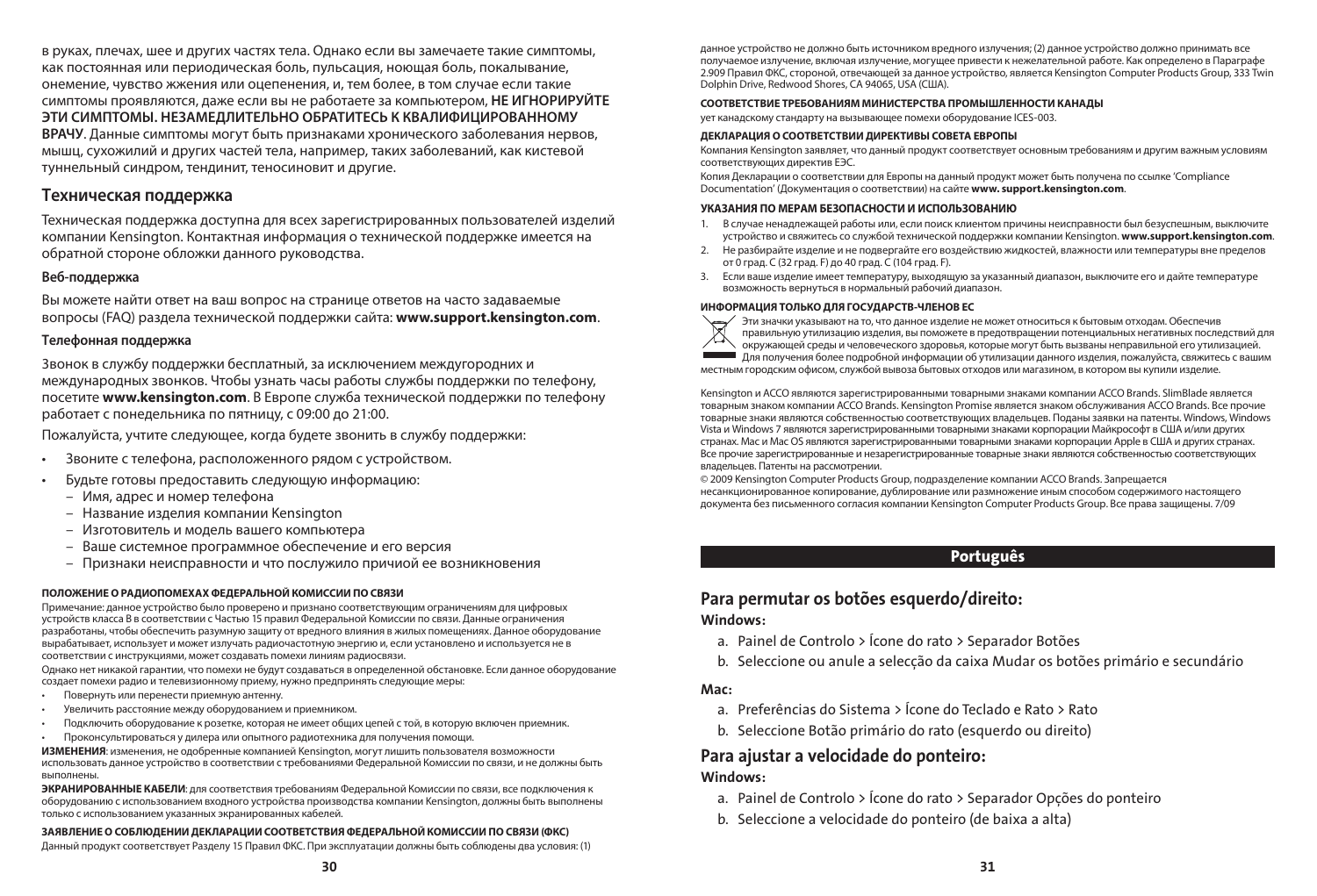#### Mac:

- a. Preferências do Sistema > Ícone do Teclado e Rato > Rato
- b. Ajuste a Velocidade de Deslocamento (de baixa a alta)

### Para ajustar a sensibilidade do anel de deslocamento:

### Windows:

- a. Painel de Controlo > Ícone do rato > Separador Roda
- b. Ajuste o Valor de Deslocamento (mais linhas significa um deslocamento mais rápido)

### Mac:

- a. Preferências do Sistema > Ícone do Teclado e Rato > Rato
- b. Ajuste a Velocidade de Deslocamento (de baixa a alta)

### Compatibilidade

- Sistemas operativos Windows® XP, Windows Vista® e Windows® 7
- • Mac® OS X versões 10.4 ou posteriores

### Registar o seu produto Kensington

Registe o seu produto Kensington online em www.kensington.com.

### Passos habituais para a resolução de problemas

- 1. Desligue e volte a ligar o Trackball.
- 2. Teste o dispositivo noutra porta ou noutro computador
- 3. Remova a bola, empurrando-a por baixo, e limpe-a com um pano seco.

### Aviso de Saúde

A utilização de um teclado, rato, ou trackball pode estar associada a ferimentos ou lesões graves. Investigações médicas recentes sobre lesões de foro profissional apontam actividades normais, aparentemente inofensivas, como uma causa possível de Lesões por Esforços Repetitivos (LER). Muitos factores podem estar associados à ocorrência de LER, incluindo as próprias condições físicas e médicas de uma pessoa, a saúde em geral e o modo como uma pessoa se posiciona e utiliza o seu corpo durante o trabalho e outras actividades (incluindo a utilização de um teclado ou rato). Alguns estudos sugerem que o período de tempo durante o qual uma pessoa utiliza um teclado, rato ou trackball pode também ser um dos factores. Caso tenha alguma dúvida, relativamente a estes factores de risco, consulte um profissional de saúde qualificado.

Quando utilizar um teclado, rato ou trackball, pode sentir ocasionalmente um desconforto nas mãos, braços, ombros, pescoço ou outras partes do corpo. No entanto, caso tenha algum sintoma tal como desconforto, dor, sensação de latejo, sensibilidade, formigueiro, dormência, ardor, ou rigidez, persistentes ou recorrentes, mesmo que tais sintomas ocorram quando não está a trabalhar no seu computador. NÃO IGNORE ESTES SINTOMAS. CONSULTE DE IMEDIATO UM PROFISSIONAL DE SAÚDE QUALIFICADO. Estes sintomas podem ser indícios de LER nervosas, musculares, tendinosas, ou de outras

partes do corpo, tais como a síndrome do canal cárpico, tendinite, tenossinovite, e outras lesões, que por vezes causam incapacidade permanente.

### Assistência técnica

A assistência técnica está disponível para todos os utilizadores dos produtos Kensington registados. Não se cobra pela assistência técnica, excepto o custo da chamada telefónica e os valores de longa distância, se aplicáveis. Pode encontrar informações sobre como contactar a assistência técnica na última página deste manual.

### Apoio através da Web

Pode encontrar a resposta para o seu problema na secção Perguntas mais frequentes (FAQ) da área de assistência, no website da Kensington: www.support.kensington.com.

### Apoio Telefónico

Não existem encargos inerentes ao apoio técnico excepto os relativos a chamadas de longa distância, quando aplicável. Visite www.kensington.com quanto ao horário do apoio técnico. Na Europa, o apoio técnico está disponível por telefone, de Segunda a Sexta, entre as 0900 e as 2 100 horas.

Tenha em conta o seguinte ao solicitar apoio:

- • Ligue de um telemóvel onde tenha acesso ao seu dispositivo.
- Tenha por perto as seguintes informações:
	- Nome, morada e número de telefone
	- O nome do produto Kensington
	- Fabrico e modelo do seu computador
	- O software do seu sistema e respectiva versão
	- Sintomas do problema e o que os provocou

#### DECLARAÇÃO SOBRE A INTERFERÊNCIA DE RADIOFREQUÊNCIA DA FCC (FEDERAL COMMUNICATIONS COMMISSION)

Nota: Este dispositivo foi testado e está em conformidade com os limites estabelecidos para dispositivos digitais de Classe B, de acordo com o disposto na Parte 15 dos regulamentos FCC. Estes limites destinam-se a fornecer uma protecção adequada contra interferências prejudiciais em instalações residenciais. Este equipamento gera, utiliza e pode emitir energia de radiofrequência e, se não for instalado nem utilizado de acordo com as instruções, pode provocar interferências nas comunicações de rádio.

No entanto, não existe nenhuma garantia de que essa interferência não ocorra em determinadas instalações. Se este equipamento causar interferências nocivas à recepção de rádio ou televisão, pode fazer o seguinte:

- • Reoriente ou mude a localização da antena de recepção.
- Aumente a distância entre o equipamento e o receptor.
- Ligue o equipamento a uma tomada de um circuito diferente daquele a que o receptor está ligado.
- Se precisar de ajuda, consulte o agente da Kensington ou um técnico qualificado de rádio/televisão.

MODIFICAÇÕES: As modificações que não sejam expressamente aprovadas pela Kensington podem anular a autoridade do utilizador de manusear o dispositivo de acordo com os regulamentos da FCC, não devendo ser feitas.

CABOS BLINDADOS: De acordo com os requisitos da FCC, todas as ligações a equipamentos, feitas com dispositivos de entrada Kensington, devem ser estabelecidas apenas através dos cabos blindados fornecidos.

#### DECLARAÇÃO DE COMPATIBILIDADE E CONFORMIDADE COM A FCC

Este produto está em conformidade com a Parte 15 dos regulamentos da FCC. O funcionamento está sujeito às duas condições: (1) este equipamento não pode causar interferências prejudiciais e (2) tem de suportar as interferências recebidas, incluindo as que possam prejudicar o funcionamento. Como definido na Secção 2.909 dos regulamentos da FCC, a parte responsável por este dispositivo é a Kensington Computer Products Group, 333 Twin Dolphin Drive, Redwood Shores, CA 94065, USA.

#### EM CONFORMIDADE COM A INDÚSTRIA DO CANADÁ

Este aparelho digital de Classe [B] está em conformidade com a norma canadiana ICES-003.

#### DECLARAÇÃO DE CONFORMIDADE DA CE

A Kensington declara que este produto está em conformidade com os requisitos essenciais e outras disposições relevantes